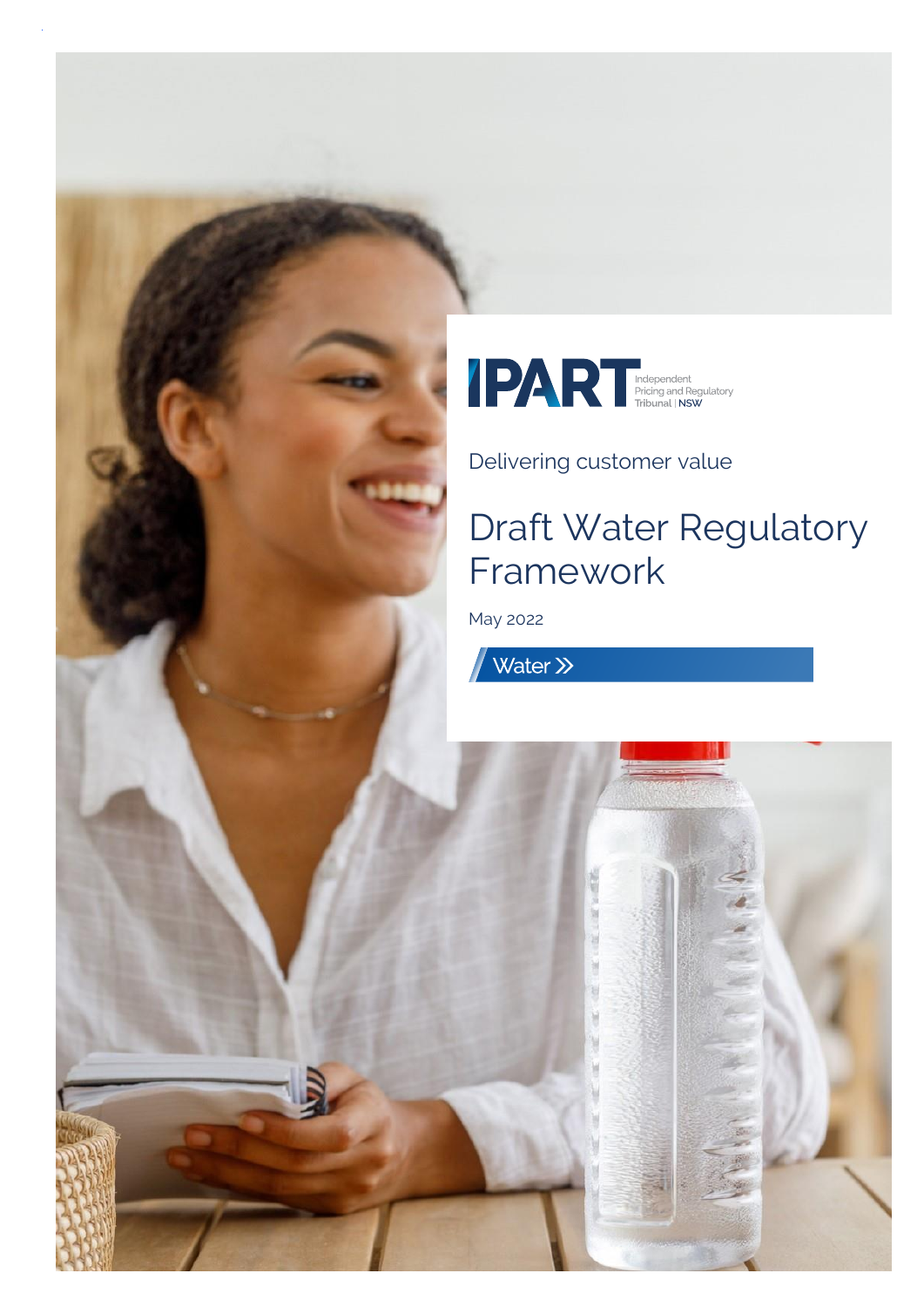#### **Tribunal Members**

The Tribunal members for this review are: Carmel Donnelly, Chair Deborah Cope Sandra Gamble

Enquiries regarding this document should be directed to a staff member: Anthony Rush (02) 9113 7790 Xanthe Smith (02) 9290 8470

#### **Invitation for submissions**

IPART invites comment on this document and encourages all interested parties to provide submissions addressing the matters discussed.

#### **Submissions are due by Friday, 12 August 2022**

We prefer to receive them electronically via ou[r online submission form.](https://www.ipart.nsw.gov.au/Home/Reviews/Have-Your-Say-Open-Consultations?review_status=911)

You can also send comments by mail to:

Water Regulatory Review Independent Pricing and Regulatory Tribunal PO Box K35 Haymarket Post Shop, Sydney NSW 1240

If you require assistance to make a submission (for example, if you would like to make a verbal submission) please contact one of the staff members listed above.

Late submissions may not be accepted at the discretion of the Tribunal. Our normal practice is to make submissions publicly available on our [website](http://www.ipart.nsw.gov.au/) as soon as possible after the closing date for submissions. If you wish to view copies of submissions but do not have access to the website, you can make alternative arrangements by telephoning one of the staff members listed above.

We may decide not to publish a submission, for example, if we consider it contains offensive or potentially defamatory information. We generally do not publish sensitive information. If your submission contains information that you do not wish to be publicly disclosed, please let us know when you make the submission. However, it could be disclosed under the *Government Information (Public Access) Act 2009* (NSW) or the *Independent Pricing and Regulatory Tribunal Act 1992* (NSW), or where otherwise required by law.

If you would like further information on making a submission, IPART's [submission policy](https://www.ipart.nsw.gov.au/submissions-policy) is available on our website.

#### **The Independent Pricing and Regulatory Tribunal (IPART)**

Further information on IPART can be obtained from [IPART's website.](https://www.ipart.nsw.gov.au/Home)

#### **Acknowledgment of Country**

IPART acknowledges the Traditional Custodians of the lands where we work and live. We pay respect to Elders, past, present and emerging.

We recognise the unique cultural and spiritual relationship and celebrate the contributions of First Nations peoples.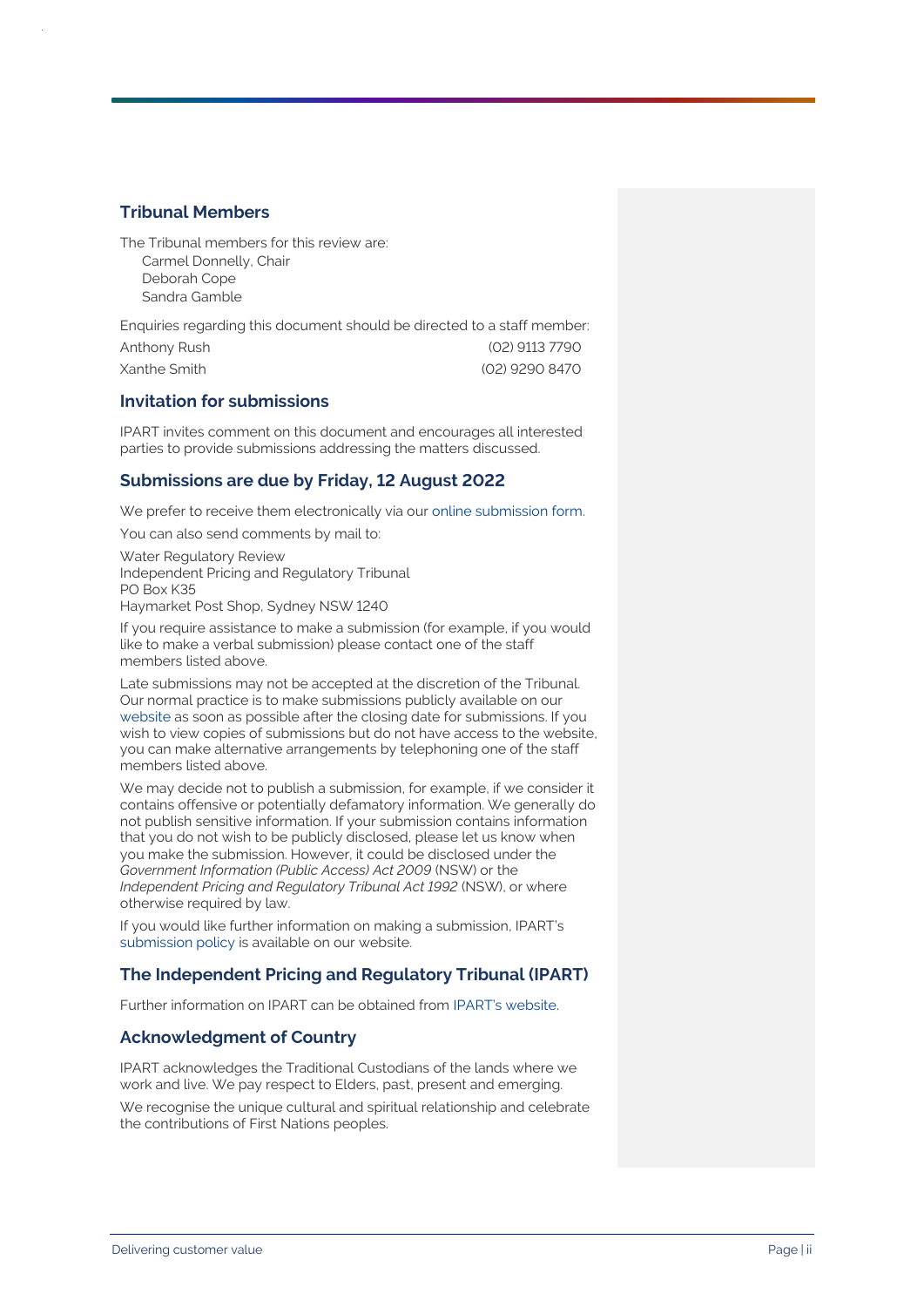# **Contents**

 $\hat{\boldsymbol{\beta}}$ 

| <b>Message from the Chair</b> |                                                                                      |                               |
|-------------------------------|--------------------------------------------------------------------------------------|-------------------------------|
| 1                             | <b>Executive summary</b>                                                             | 2                             |
| 1.1                           | A draft framework focusing on customer value                                         | $\mathbf{c}$                  |
| 1.2                           | A flexible, proposal driven approach                                                 | $\mathsf 3$                   |
| 1.3                           | Enhanced incentives to promote customer value                                        | 3                             |
| 1.4                           | Business proposals drive how we employ our regulatory tools                          | 5                             |
| 1.5                           | A tailored approach to price regulation                                              | 6                             |
| 1.6<br>1.7                    | Ongoing monitoring of performance                                                    | $\mathbf 6$<br>$\overline{7}$ |
|                               | Next steps                                                                           |                               |
| 2                             | Why are we reviewing how we set water prices?                                        | 8                             |
| 2.1                           | Our regulatory approach                                                              | 8                             |
| 2.2                           | The challenges we face                                                               | 10                            |
| 2.3                           | Our vision                                                                           | 12                            |
| 3                             | Delivering customer value with a new pricing framework                               | 13                            |
| 3.1                           | Focusing on customer value                                                           | 13                            |
| 3.2                           | Proposed '3C' guiding principles                                                     | 14                            |
| 3.3                           | Harnessing incentives to deliver value to customers                                  | 16                            |
| 3.4                           | Businesses proposals drive our reviews and how we employ our regulatory tools        | 18                            |
| 3.5                           | Our commitments under the proposed pricing framework                                 | 21                            |
| 4                             | Benefits from the proposed 3Cs framework                                             | 23                            |
| 4.1                           | Enhanced focus on customer value                                                     | 23                            |
| 4.2                           | Stronger customer voice in decisions                                                 | 23                            |
| 4.3                           | Improved performance and cost efficiency outcomes                                    | 24                            |
| 4.4                           | Tailored regulatory approach to enable innovation                                    | 24                            |
| 4.5                           | A framework that evolves to support water businesses to meet the challenges<br>ahead | 25                            |
|                               |                                                                                      |                               |
| 5                             | <b>Next steps</b>                                                                    | 26                            |
| 5.1                           | Working with industry                                                                | 27                            |
| 5.2                           | Continuing to improve the framework                                                  | 27                            |
| A                             | <b>List of draft decisions</b>                                                       | 30                            |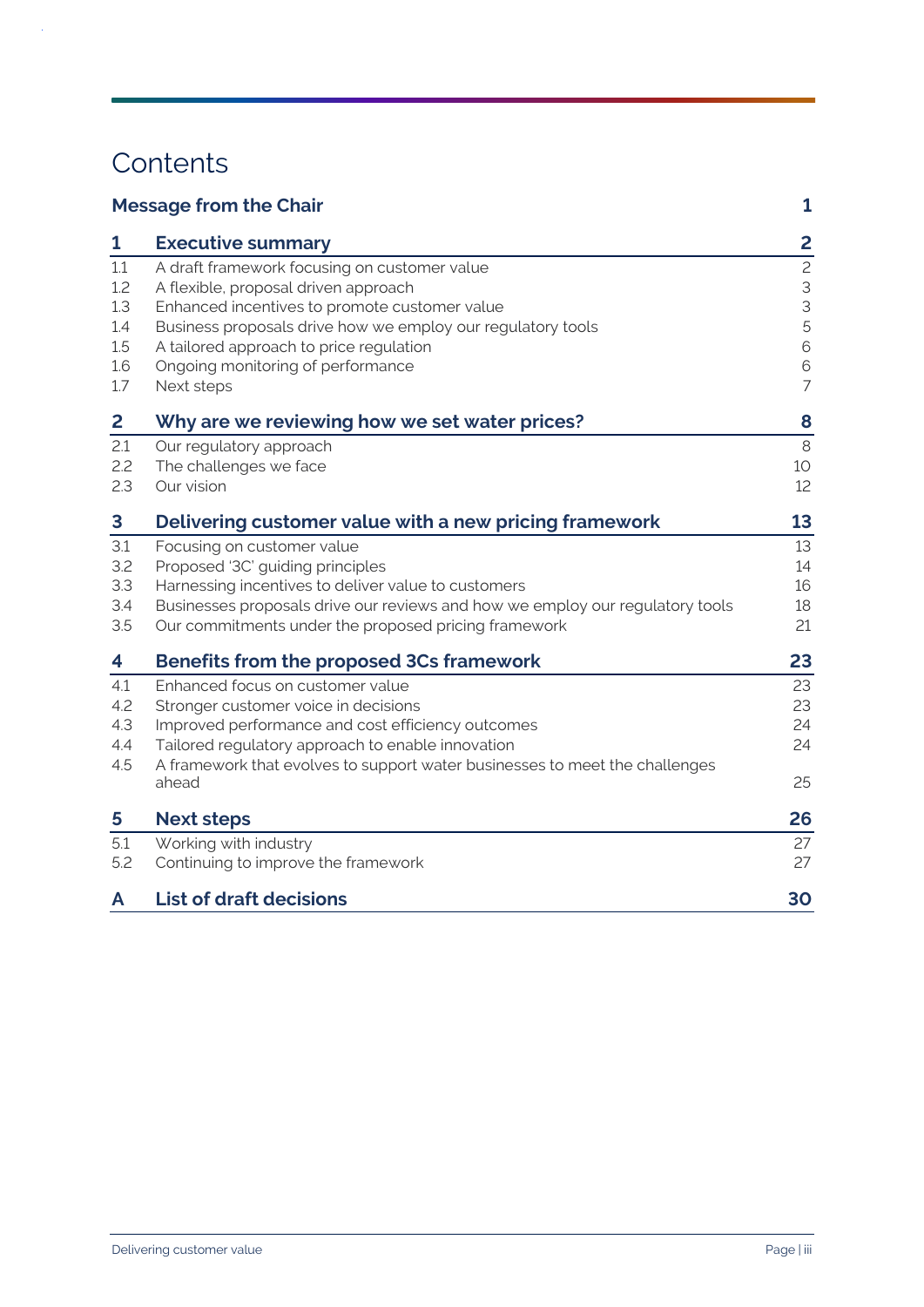# <span id="page-3-0"></span>Message from the Chair

The people of NSW need good water services. We can't do without reliable, safe drinking water and good wastewater and sewerage services and, in general, we have no choice about who provides us with water services.

Given this lack of choice, NSW laws give IPART powers to protect consumers by regulating the licences and prices for water supply authorities in NSW. IPART ensures water customers pay only what an efficient water business would need to deliver quality water services.

In this draft report IPART proposes improvements in how we regulate water businesses. Our aim is to hold water businesses accountable in a way that delivers good short, medium and long-term customer outcomes.

IPART's proposed changes recognise that water businesses and their customers face some significant challenges, The COVID pandemic, climate change, bushfires and floods have reinforced how important it is for water businesses to have resilient, sustainable capability so they can deliver reliable, safe water services during tough times. Good long-term plans, innovation and prudent investment will ensure water and wastewater services are resilient to drought and natural disasters, protect the environment, reduce greenhouse emissions and make cities more liveable. Water businesses also need to respond to changes in population and evolving customer and community expectations.

While IPART will continue to protect consumers from unjustified prices for water services, in this challenging context we do not want to see short-term thinking and cost cutting that would only lead to higher prices or poor water services in future. Our proposed new regulatory tools will encourage prudent investment in infrastructure and new technologies so water businesses can deliver better long-term customer value.

IPART's proposed new regulatory approach will more strongly and clearly require water authorities to bring customers into decision-making about the design of services and setting of priorities. Customers can expect that water businesses will communicate and consult with them directly and listen and respond to their views.

IPART's regulatory approach will reinforce NSW Government water strategies by holding water authorities accountable to plan and deliver short, medium and long-term customer outcomes, efficiently.

IPART intends that water authorities will make those plans visible to IPART and the public as part of pricing reviews. This will strengthen regulation of prices so neither the customers of today, or future generations, are asked to pay more than their fair share to fund new infrastructure or technology.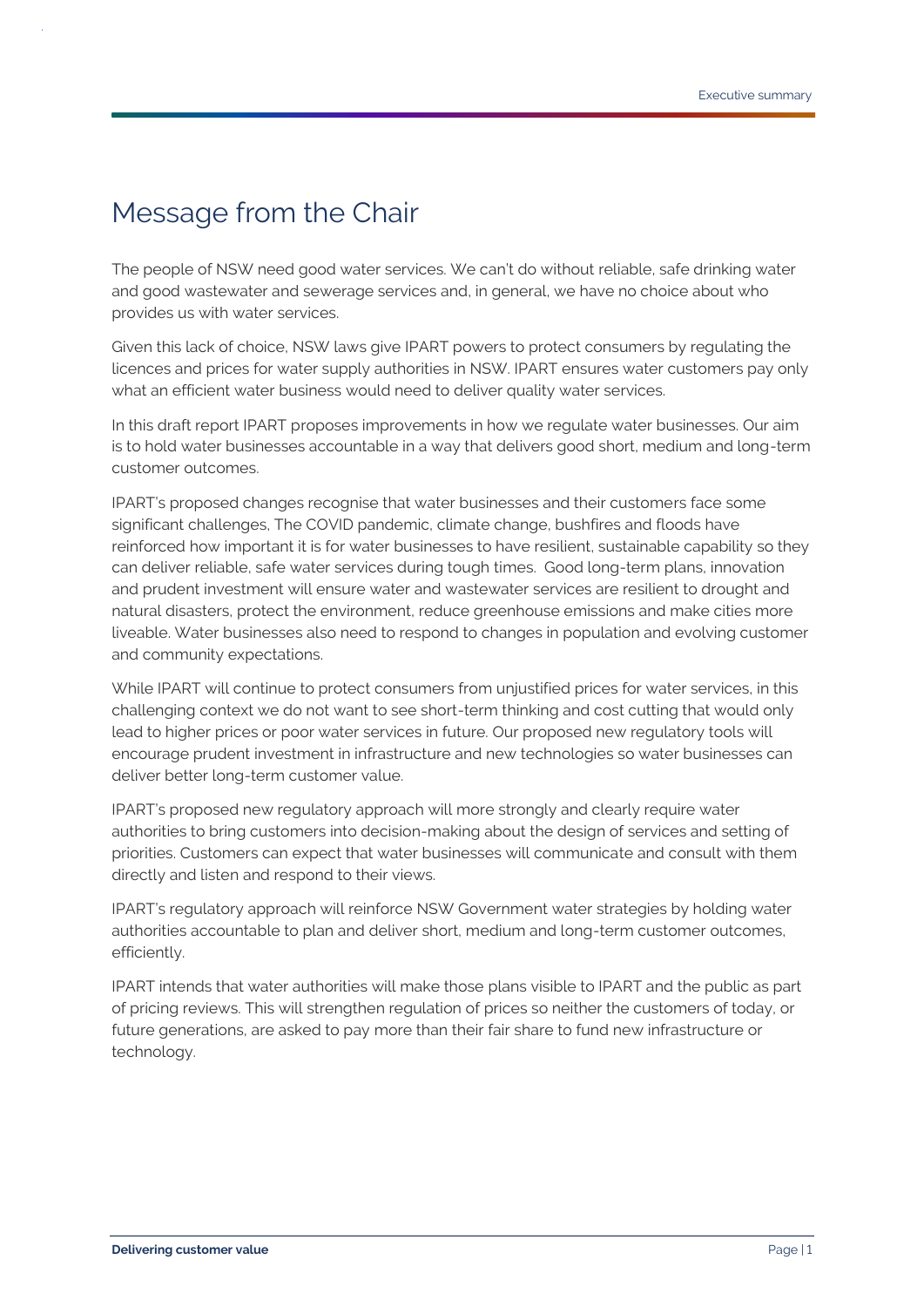# <span id="page-4-0"></span>1 Executive summary

Safe, reliable and affordable water is critical to our communities, our environment, and our economy. Water must be managed sustainably as our population grows and we face increasing challenges from climate change. The NSW Government is currently developing long-term water strategies, aimed at delivering sustainable and resilient water services over the long term.

IPART regulates the costs and performance of several NSW monopoly water businesses. We are reviewing how we do this to ensure water businesses deliver water services that are sustainable, efficient, and meet customer and community expectations.

We are proposing a framework that supports water businesses investing prudently in the infrastructure and technology needed for the future and providing services that their customers value and can afford. It does so by:

- broadening our focus from cost efficiency to customer value
- enabling businesses to promote customer value with a flexible approach driven by the business's proposal
- providing incentives to promote customer value, which encourage businesses to earn autonomy by demonstrating accountability for delivering better customer outcomes.

IPART will continue to regulate monopoly water businesses in line with our role under NSW legislation<sup>1</sup>. In fulfilling this role, we propose applying more refined tools - similar to those successfully adopted by regulators elsewhere in Australia and overseas – to implement a more customer-centric framework. It has been designed to support NSW water businesses to deliver the NSW Government's water strategies and meet the future needs of customers as technology and preferences evolve.

# <span id="page-4-1"></span>1.1 A draft framework focusing on customer value

We have developed a proposed framework and guiding principles centred around customer value. These enable water businesses to focus on efficiently providing services that their customers value. We do not want price regulation to drive a culture of cost cutting and shortterm thinking, particularly if this leads to higher costs and prices, or poor water services in the future.

Our proposed framework focuses on customers, costs and credibility – which we refer to as the "3Cs". We have developed 12 guiding principles (see Figure 1).

To apply these draft guiding principles, each business will actively involve and engage with its customers to develop a set of outcomes aligned to their preferences.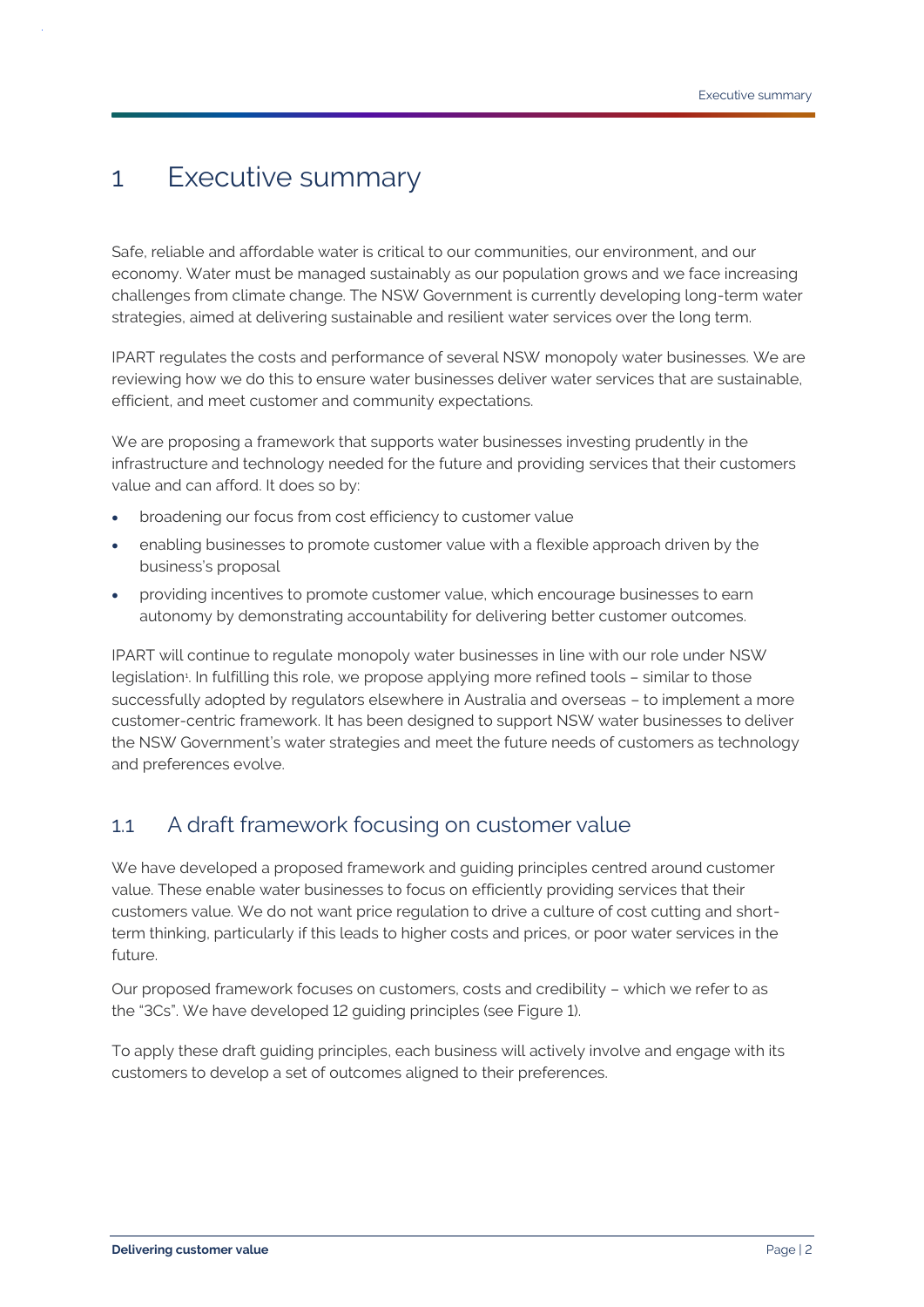

#### Figure 1 The 3Cs framework and guiding principles

### <span id="page-5-0"></span>1.2 A flexible, proposal driven approach

All water businesses will be expected to understand their customers' preferences in developing their pricing proposal to meet a 'Standard' assessment. While proposals will not be required to go above a 'Standard' assessment, our proposed framework is designed to motivate water businesses to develop 'Advanced' and 'Leading' proposals.

Water businesses have told us that our current one-size-fits-all approach to setting prices is not outcomes focused and limits their ability to identify and deliver customer value. Our proposed approach is flexible. It recognises that businesses differ in size, maturity, the services they provide, the environments in which they operate and their customers' expectations. The new approach will allow IPART to support water businesses to identify and deliver customer value, while maintaining a base level of expectations and scrutiny of water businesses' pricing proposals.

Each business will self-assess their proposal as either 'Standard', 'Advanced' or 'Leading' against the 3Cs framework and guiding principles, reflecting the value being delivered to customers. IPART will confirm whether the pricing proposal promotes long-term interest of customers at a 'Standard', 'Advanced', 'Leading' level, using the same criteria. We will require a business that submits a 'Sub-Standard' proposal to submit a revised proposal that will deliver better customer outcomes.

# <span id="page-5-1"></span>1.3 Enhanced incentives to promote customer value

Our proposed framework includes a range of incentives aligned to customer value. Through our assessment process, we propose to provide reputational and financial rewards for high-quality pricing proposals (Table 1).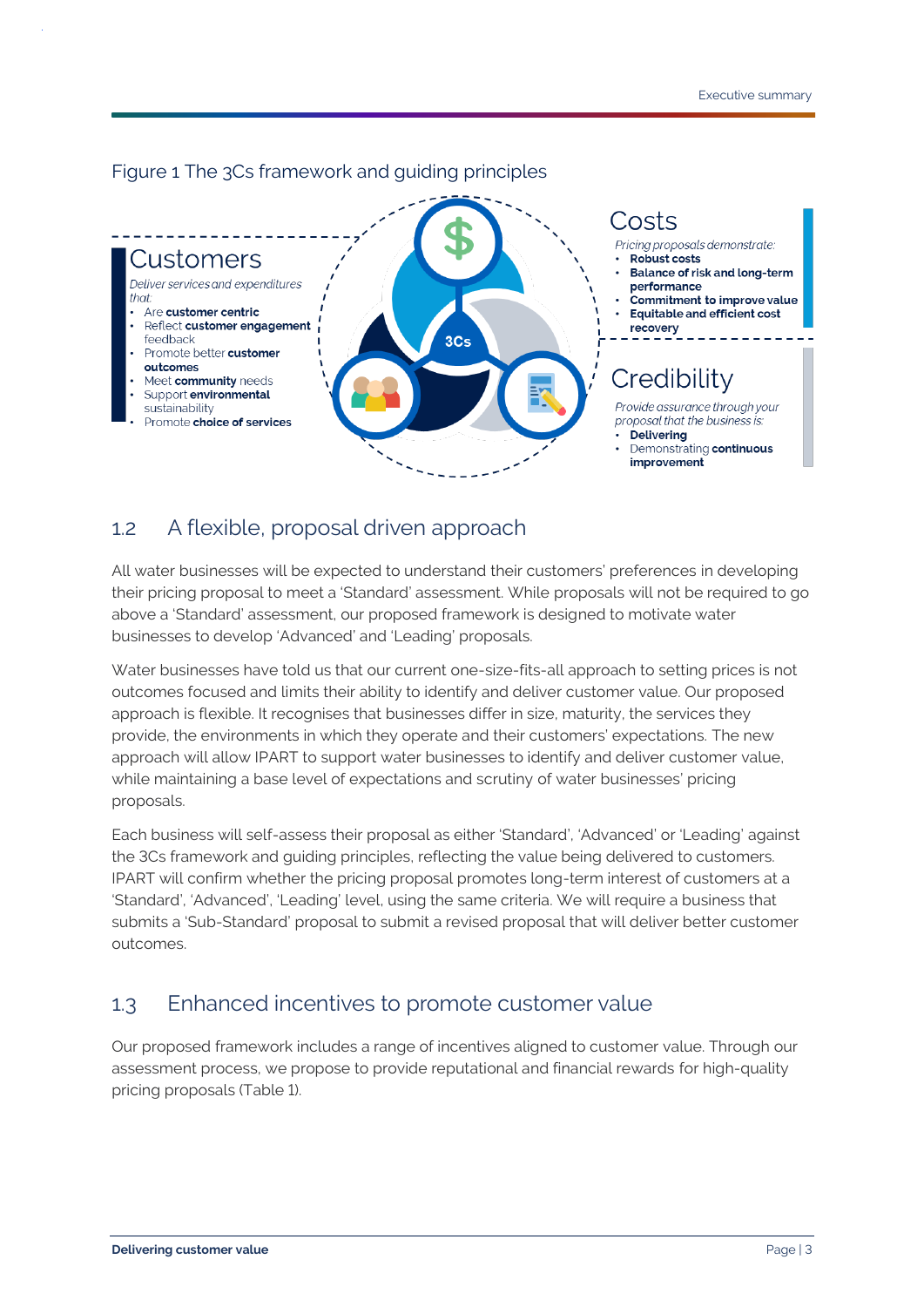| <b>Price review</b>        |                | <b>Business</b><br>self-assessment       |                 |
|----------------------------|----------------|------------------------------------------|-----------------|
| <b>IPART</b><br>assessment | <b>Leading</b> | <b>Advanced</b>                          | <b>Standard</b> |
| Leading                    | 2.5%           | 1.75%                                    | n/a             |
| <b>Advanced</b>            | 1%             | 1.25%                                    | 0.5%            |
| <b>Standard</b>            | $-1\%$         | $-0.5%$                                  | $O\%$           |
| Sub-standard               |                | Business to review proposal and resubmit |                 |

#### Table 1 Annual revenue adjustments based on the quality of pricing proposal

Note: The table shows the financial reward businesses can earn for high-quality proposals. For instance, if a business submits a proposal it considers as Leading, and IPART agrees it is Leading, the business will earn a reward equivalent to 2.5% of its annual revenue. On the other hand, if a business submits a proposal it considers Advanced, but IPART grades it as Standard, the business is penalised by 0.5% of its annual revenue.

Our proposed monitoring, reporting and accountability framework ensures that businesses are delivering and promoting customer value. The use of financial and service performance incentive mechanisms within this framework allows businesses who demonstrate a strong understanding of their customers to share value created from sustained improvements in performance and reduced costs.

Similarly, these incentives hold businesses to account and penalise those that do not meet their commitments.

#### Figure 2 Incentives that promote customer value



Note: The proposed financial incentive mechanisms are explained in the draft Technical Paper.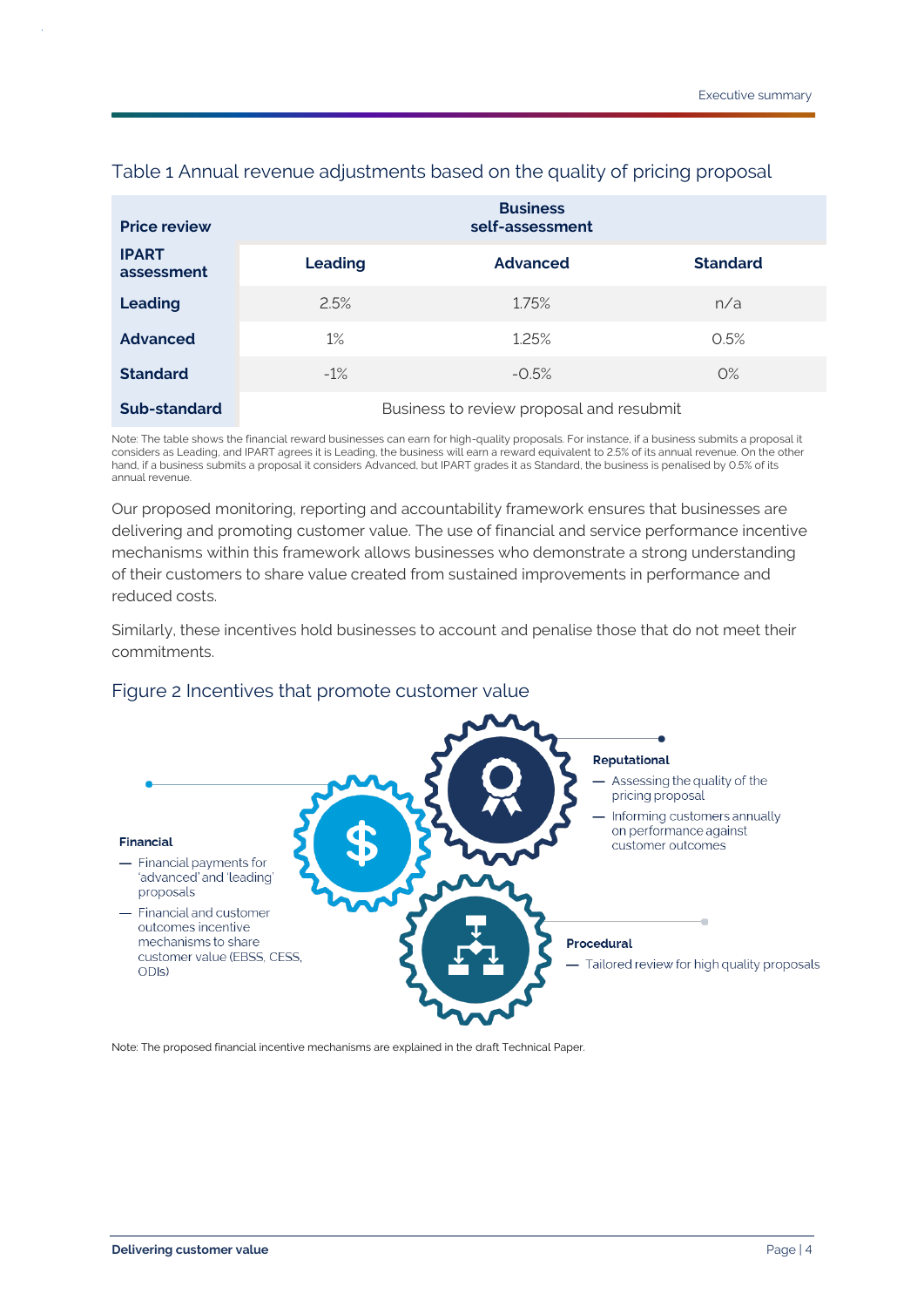# <span id="page-7-0"></span>1.4 Business proposals drive how we employ our regulatory tools

Our draft framework asks each water business to submit a proposal every five years, that demonstrates it is promoting customer value. Figure 2 shows how it improves on our current approach:

- with a focus on delivering better customer outcomes
- by providing opportunity for each business to engage with IPART before price reviews commence to support high-quality pricing proposals
- with an assessment process that reflects the value proposition presented
- by holding each business accountable for their commitments.

#### Figure 3 5-year cycle of engagement and price setting



We propose maintaining some core elements of our current approach. We will continue to apply a building block approach, but it will be streamlined and simplified. For example, by reducing the number of asset categories, businesses can smooth price changes between periods where it is in customers' long-term interests. By implementing financial and service performance incentive schemes, IPART can place less reliance on expenditure reviews by consultants. We explain these proposals in our draft Technical Paper.

Our proposed framework provides businesses with clearer tools to manage uncertain and unforeseen costs. We also propose to establish a Regulators Advisory Panel to promote better collaboration between all the water sectors regulators – NSW Heath, the Environment Protection Authority (EPA), and IPART, with scope for other regulators, the Department of Planning and customer advocacy groups to participate as guest members.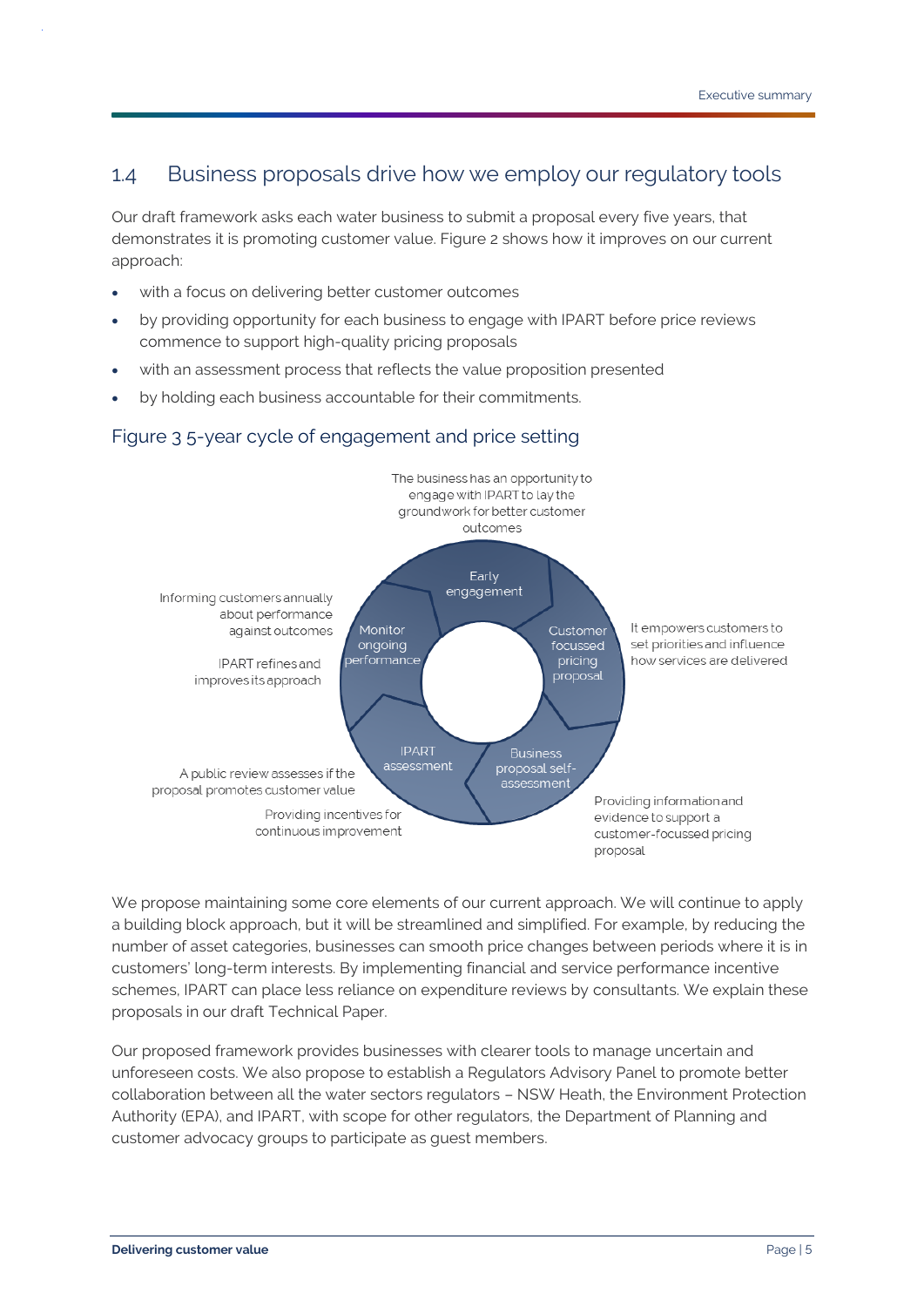# <span id="page-8-0"></span>1.5 A tailored approach to price regulation

We will assess and tailor our approach based on the quality of the business's proposal. While our approach for Standard proposals remains similar to IPART's existing approach, the 3Cs principles provide an opportunity to streamline processes by allowing a Standard proposal to show that it meets customers' expectations.

Businesses that submit an Advanced or Leading proposal, which demonstrate they are delivering customer value through strong outcome commitments, will earn greater autonomy and flexibility, and less rigid regulatory processes. This provides confidence for the business to promise and deliver more for their customers, shifting the focus from short-term costs to long-term customer value. It also provides a more flexible approach that adapts to each business's distinct customer base.

The differences in our approach are reflected in Table 2. For instance, Advanced and Leading proposals can expect a stronger focus on outcomes and scope to provide differentiated service offerings for customers, while Standard proposals should expect to have a higher level of scrutiny over internal processes and maximum prices set for all customers.

| <b>Standard proposals</b> |                                                               | Advanced/Leading proposals |                                                                                                                                                                                                                                           |
|---------------------------|---------------------------------------------------------------|----------------------------|-------------------------------------------------------------------------------------------------------------------------------------------------------------------------------------------------------------------------------------------|
|                           | Pre-set maximum prices to meet customer outcomes              | $\bullet$<br>٠             | Options for different price structures (e.g. revenue cap,<br>weighted average price structure)<br>Scope for differentiated pricing for specific customers<br>Financial flexibility to deliver customer value through<br>incentive schemes |
|                           | Scrutiny of internal processes and proposed<br>expenditure    | $\bullet$                  | A focus on outcomes rather than internal processes                                                                                                                                                                                        |
|                           | An expectation for pre-review engagement with<br><b>IPART</b> |                            | Optional pre-review engagement with IPART                                                                                                                                                                                                 |
|                           | Changes to the regime for all businesses                      |                            |                                                                                                                                                                                                                                           |
|                           | A stronger focus on customer outcomes                         |                            |                                                                                                                                                                                                                                           |

#### Table 2 Our 3Cs framework tiers regulation based on a business's proposal

- Self-assessment of proposals against IPART's 3Cs criteria
- IPART assessment of proposals as either Standard, Advanced or Leading
- Better collaboration between water sector regulators by establishing a Regulator's Advisory Panel
- <span id="page-8-1"></span>• 5-year regulatory periods to promote better long-term planning

# 1.6 Ongoing monitoring of performance

Over time, IPART will focus on demonstrated performance against credible outcomes. We are asking each business to propose the most effective means of communicating to customers on its annual progress against customer outcomes.

In responding to financial and service performance incentive mechanisms, the business demonstrates that it is promoting customer value over time.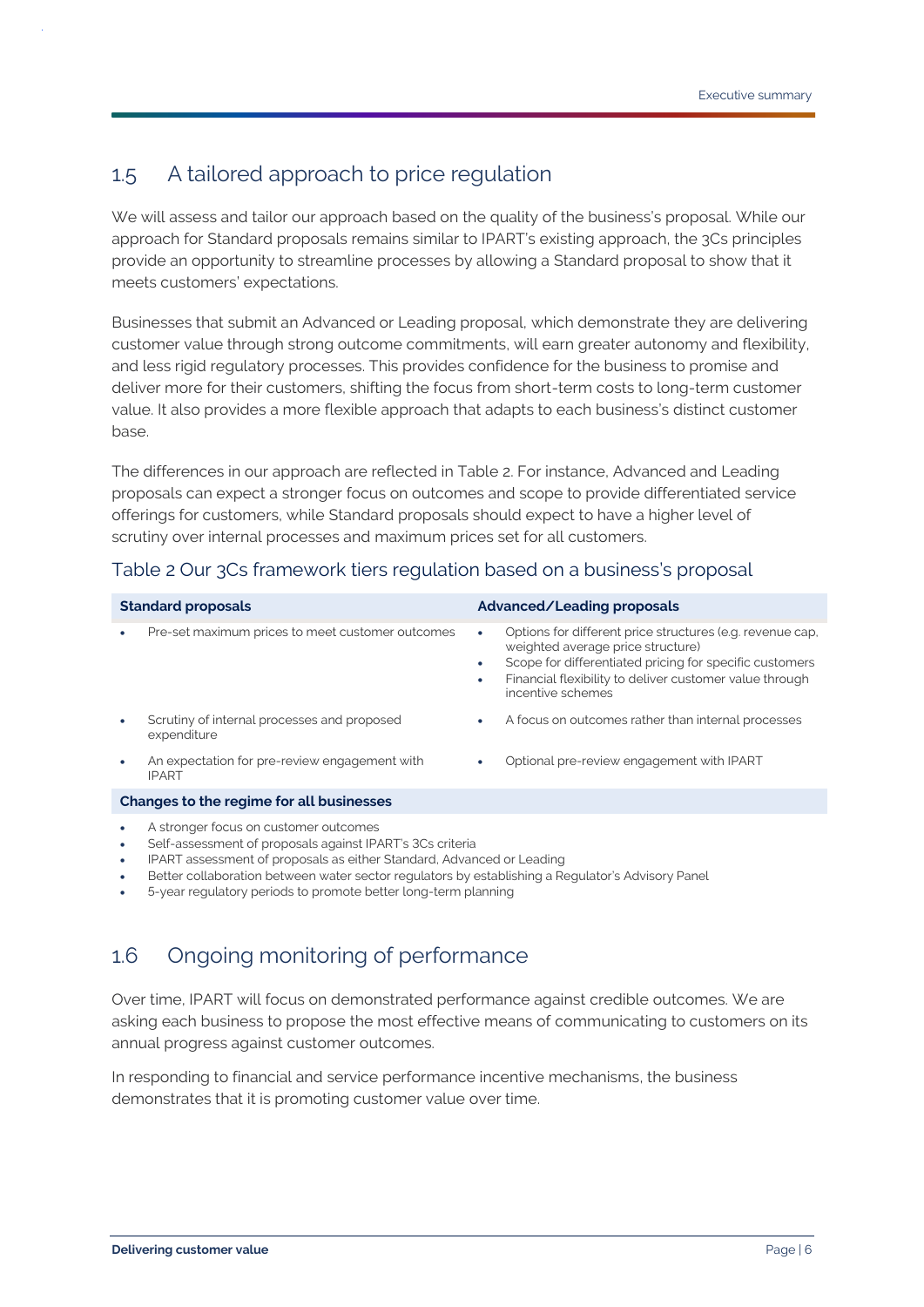### <span id="page-9-0"></span>1.7 Next steps

We have extensively consulted with stakeholders over the past 18 months to develop this draft framework. We released a series of working papers and held four stakeholder workshops.

We will continue to work with stakeholders, hearing what they have to say about the aspects of the proposed framework they support and which aspects could be improved further. We will engage closely with the sector to build understanding of the regulatory changes. Through a series of workshops, we will work with water businesses and other stakeholders to develop a water regulation handbook that provides the right level of guidance to support customer-centric pricing proposals. We will also hold a Public Hearing.

We intend to implement our proposed framework in 2024-25 with the upcoming reviews of Hunter Water's, Sydney Water's and WaterNSW Greater Sydney's costs.

We invite your feedback on the Draft Report and supporting draft Technical Paper which will inform our Final Report in late 2022.

Have your say

Have your say on the new water pricing framework

[Submit feedback »](https://www.ipart.nsw.gov.au/Home/Reviews/Have-Your-Say-Open-Consultations?review_status=911)

Submissions close 12 August 2022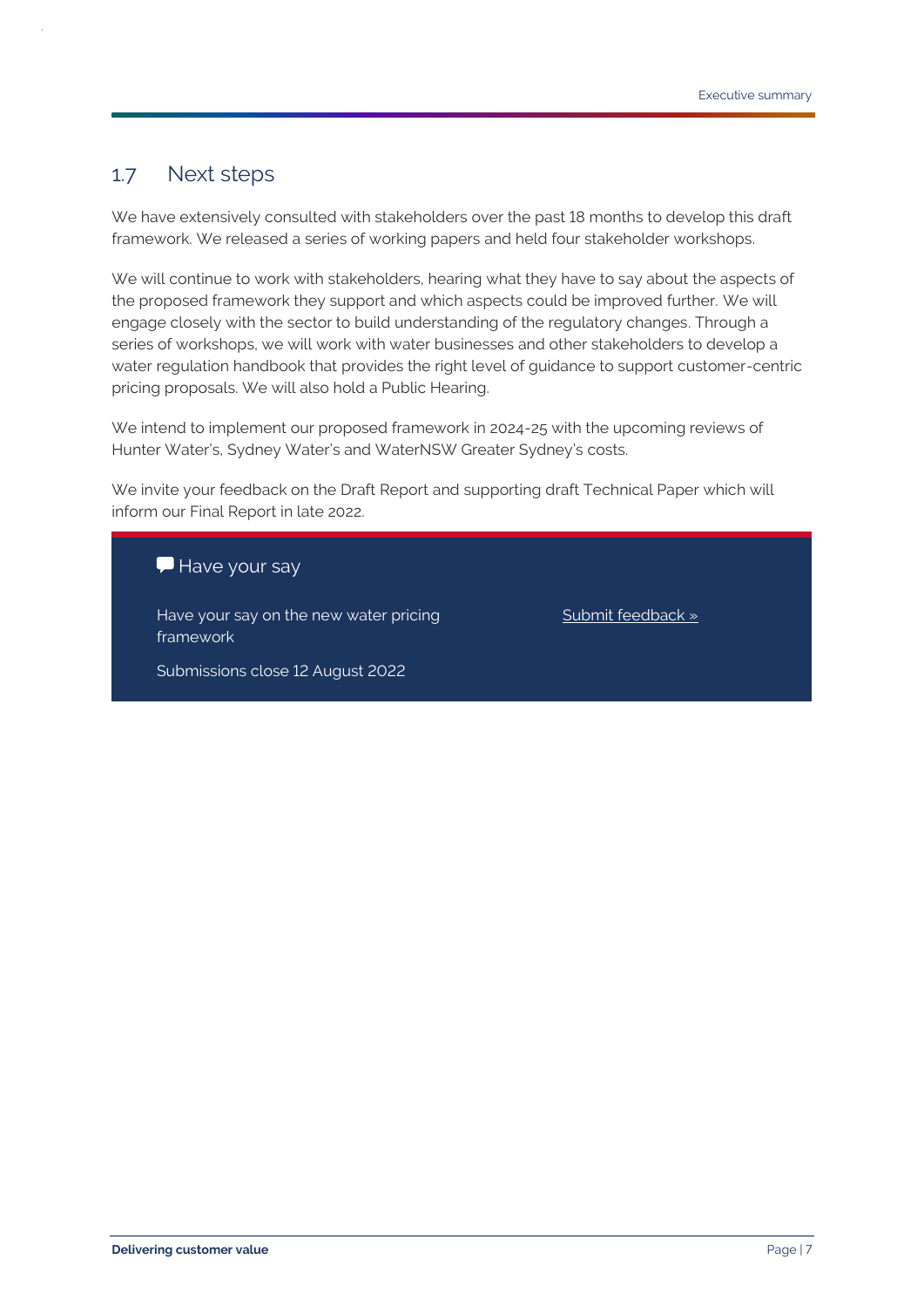# <span id="page-10-0"></span>2 Why are we reviewing how we set water prices?

Our current regulatory framework has enabled water businesses to supply safe, reliable and affordable services for NSW water customers. However, customers' expectations are increasing and the NSW Government's State Water strategy has highlighted the growing challenges the sector must address. To support water businesses to navigate the challenges ahead and continue to deliver the products and services that maximise long-term customer value, IPART needs to adapt its regulatory framework and approach.

# <span id="page-10-1"></span>2.1 Our regulatory approach

We regulate in the long-term interests of customers. As our 2023 strategy states, "Our purpose is to make the people of NSW better off through independent decisions and advice."<sup>2</sup> Water is an essential service, delivered to customers who mostly have no choice in who they buy services from. IPART works to ensure that customers pay fair prices for the water services they receive.

We currently use two complementary tools to achieve this objective:

- We recommend operating licence conditions, and monitor compliance with these conditions, to ensure that water businesses deliver safe and reliable services.
- We provide incentives for the water businesses to operate cost-efficiently, by setting maximum prices for water services.

Our water pricing focus has been on providing incentives for water businesses to deliver required service levels at least cost. To do this, we have undertaken detailed expenditure reviews, allowing us to set affordable water and wastewater prices across NSW.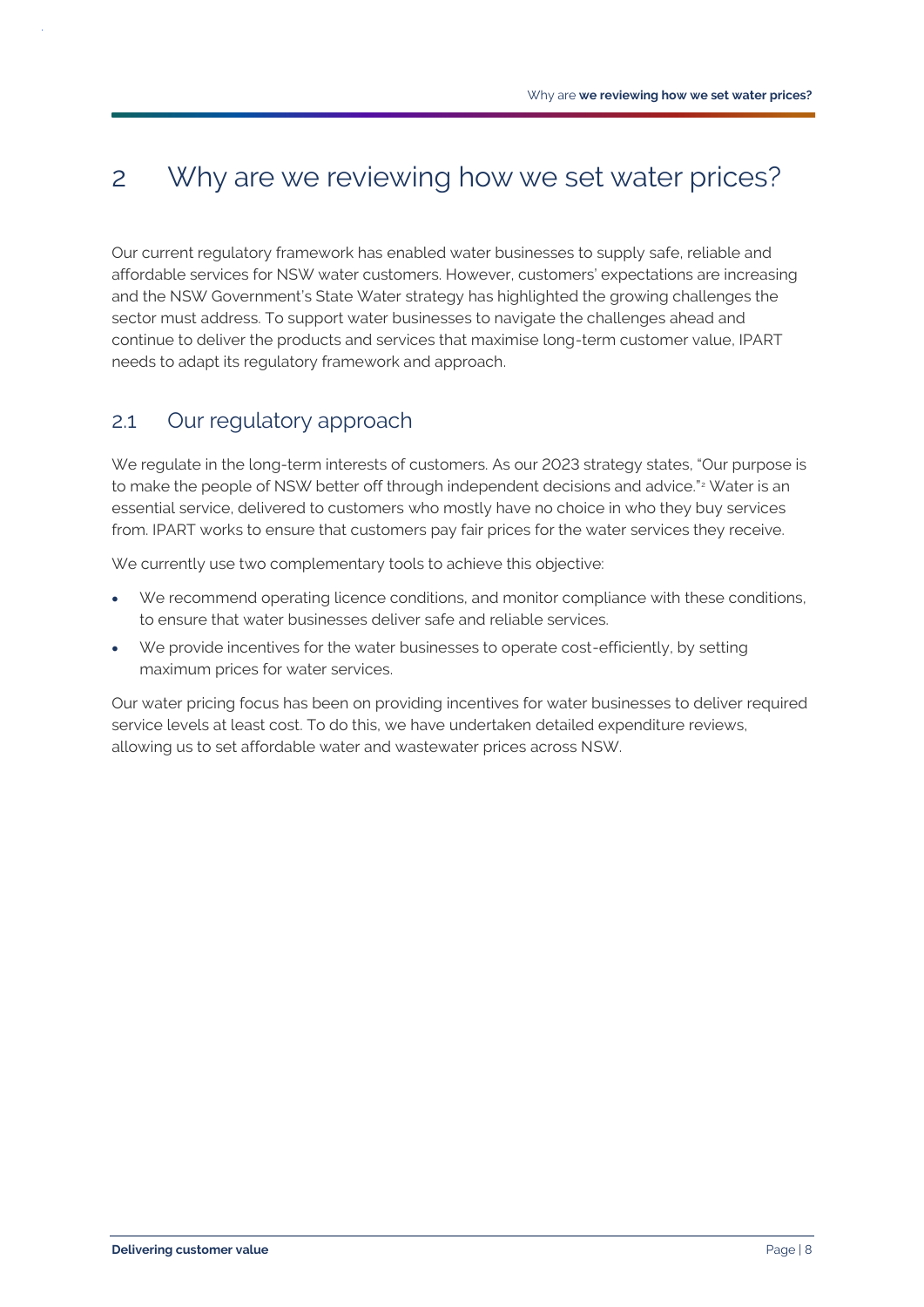#### Box 1 The NSW regulatory space for the water industry

IPART is an independent regulator established by the IPART Act.3We make the people of NSW better off through independent decisions and advice. IPART's independence is underpinned by an Act of Parliament.<sup>4</sup>

IPART plays an important role in managing the delivery of safe, affordable water and wastewater services to customers. But the water sector in NSW is complex, and we regulate in conjunction with other government agencies (see the figure below).

The DPE, NRAR, EPA and NSW Health regulate the businesses' performance across environmental and safety metrics. The broader NSW Government (led by DPE), sets the long-term strategic direction for water policy which the businesses work to implement. The NSW Treasurer and the Minister for Finance are shareholders of State Owned Corporations (including many of the water businesses we regulate), so they are responsible for monitoring financial performance and deciding the dividend payments that taxpayers receive.

#### Figure 4 Agencies that regulate NSW water businesses



standards

performance

Monitors and enforces businesses environmental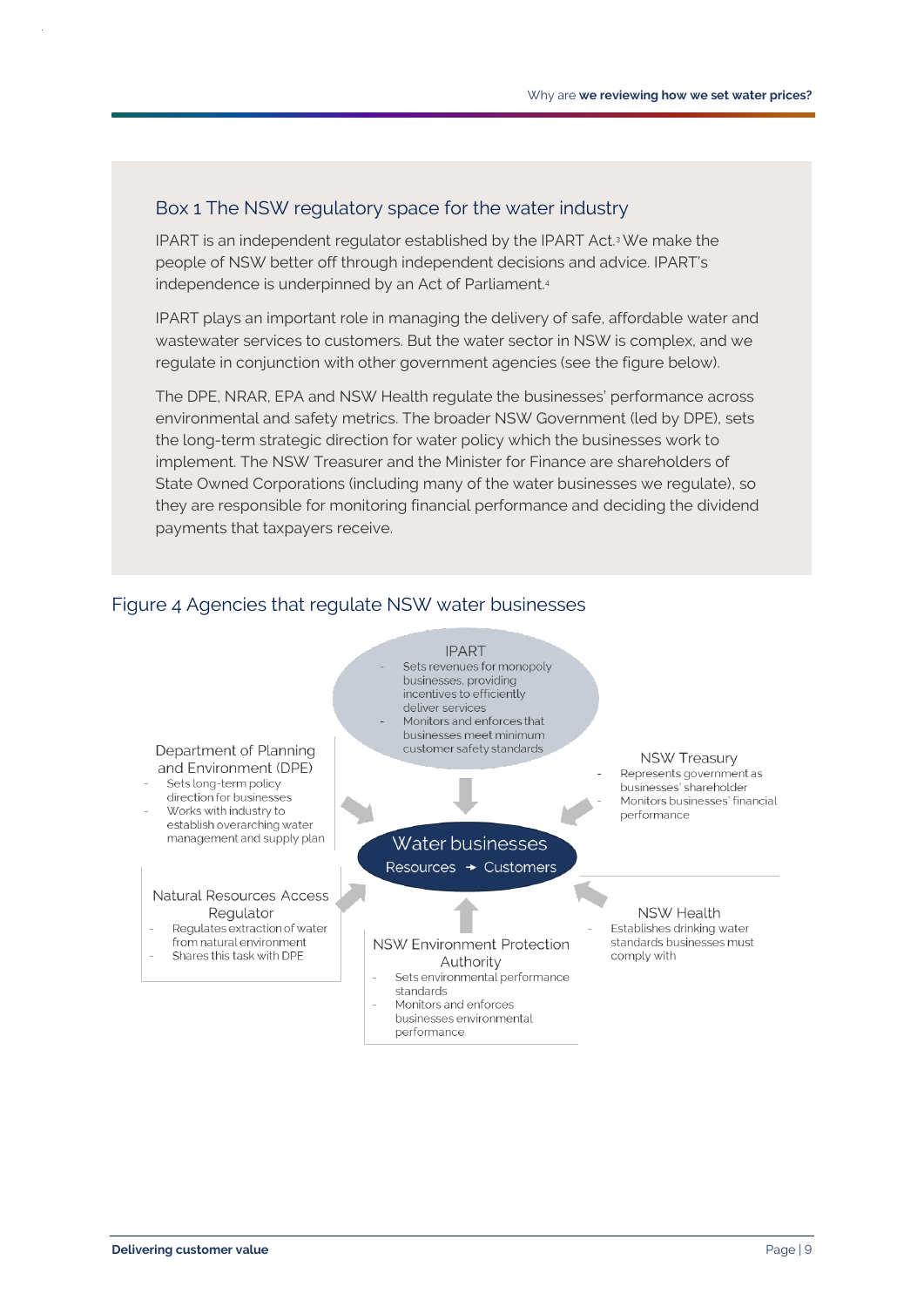### <span id="page-12-0"></span>2.2 The challenges we face

While our approach to setting prices has maintained affordability, it needs to evolve to support and accelerate the work already underway so that water businesses invest prudently in the infrastructure and technology needed for the future to provide services that customers value.

Water businesses need to have meaningful conversations with customers, to understand their priorities and needs, and to promote the outcomes which best deliver customer value. Customer expectations are becoming more sophisticated and complex. Ongoing and meaningful engagement with customers is the only way to ensure these needs are met, and that services can dynamically respond to changing customer, community and environmental needs.

Our regulatory framework has focused too much on cost and service forecasts over discrete four-year periods. Predominantly focussing on cost efficiency limits the scope for businesses to pursue innovation because they are rewarded by achieving least cost outcomes in the short term. This can be at the expense of customers' longer-term interests. Pricing regulation should maintain a focus on cost efficiency, while promoting and rewarding innovation that leads to better long-term performance.

We have also heard from businesses that our regulatory processes are time and resource intensive, and overly rigid. There has been too much focus on developing proposals that tick the box on regulatory expectations, and less on maximising the value proposition for customers.

Water businesses should earn autonomy, with less prescriptive regulation, by providing confidence to the community that they are accountable for efficiently delivering the services that customers want. To support this, we can provide incentives that share the benefits of sustained improvements in customer value. These encourage water businesses to directly engage with customers to develop pricing proposals that promote customer value, and to ultimately deliver better services over time.

There is strong recent precedent for moving to a more customer centric regulatory framework. Reforms in Victoria under the PREMO framework for water pricing saw a stronger focus on customer engagement and delivering customer outcomes, coupled with a continued focus on cost efficiency.<sup>5</sup> Similar reforms have also been delivered in the UK's energy and water sectors. We have an opportunity to build on the most successful elements of approaches in other jurisdictions to achieve similar outcomes in NSW.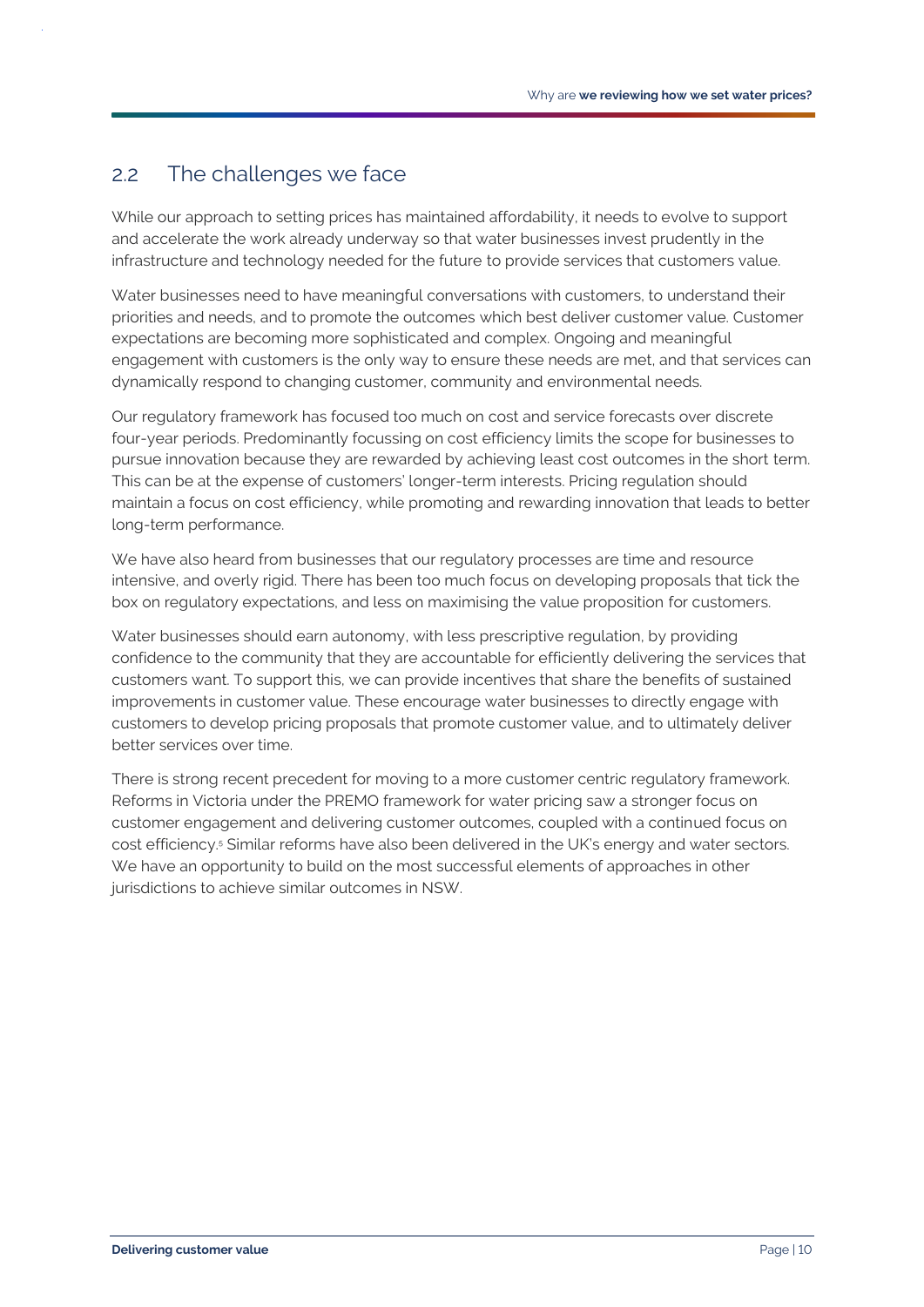#### Box 2 Encouraging innovation in customer engagement

The Essential Services Commission's PREMO framework in Victoria places customers at the centre of the price setting process, through meaningful engagement to deliver better value for money. The PREMO framework does not prescribe a specific form for customer engagement, instead allowing each business to choose the strategy most appropriate for its circumstances and customers.

In the 2018 water price review, proposals that achieved a Leading rating for engagement demonstrated that customers were able to have a significant level of influence over key elements of pricing proposals.

For example, **Goulburn Valley Water** (GVW) recognised that service quality varies across the region and that consumer outcomes are likely heterogenous. GVW undertook extensive direct engagement in all its 54 towns to better understand the needs of its customer base, and designed activities such as interactive 'Water Cafés' to empower customer voices. The water business also established a customer-led annual performance review. GVW incorporated customer feedback in its price submission, for example by introducing a trial for a new tariff structure.

Similarly, **Barwon Water** (BW) consulted extensively with its customers and sought feedback on their needs and expectations. BW's engagement strategy consisted of surveys, group discussions, and focus groups. BW established a Community Panel that acted as a 'citizen's jury' and agreed on preferences and priorities for the water business.

**Yarra Valley Water** (YVW) used conjoint choice modelling (a technique where customers rank different packages of services and associated costs) and a citizen's jury to understand customer needs. The citizen's jury was formed with a 'blank page', in that YVW did not ask for feedback on a predetermined agenda, instead allowing the committee to create a report from scratch. YVW subsequently accepted all recommendations provided by the Jury.

Source: Essential Services Commission (2018), *[Water price review 2018](https://www.esc.vic.gov.au/water/water-prices-tariffs-and-special-drainage/water-price-reviews/water-price-review-2018#tabs-container2)*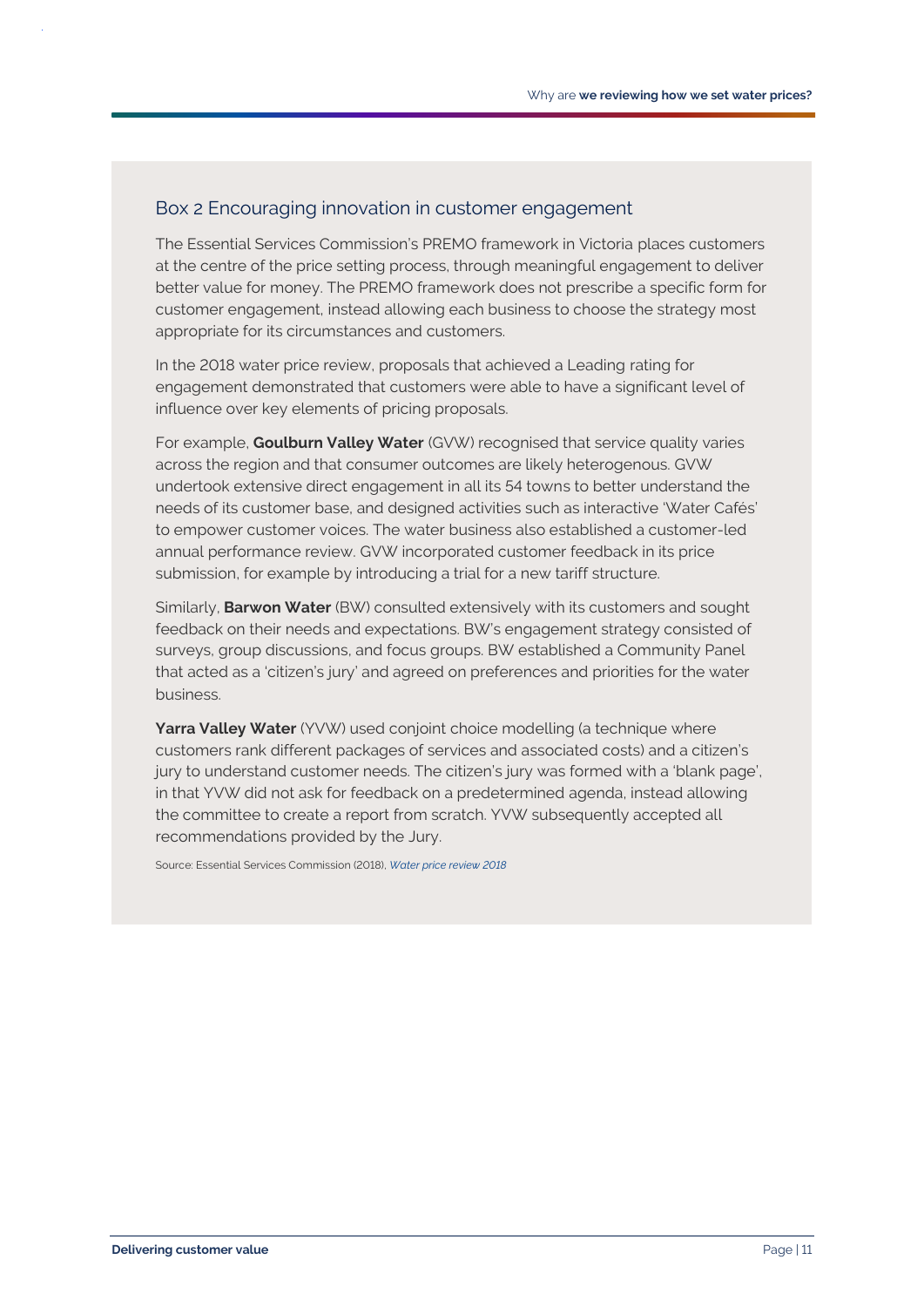# <span id="page-14-0"></span>2.3 Our vision

Our vision is that our pricing regulatory framework creates an environment where customers have the level of influence they desire, over the issues that matter most to them. Regular, ongoing conversations with customers allow businesses to respond dynamically to their needs and ensure that their expectations are being met. As a result, businesses are led to prioritise prudent investments in the infrastructure and technology needed for the future.

By demonstrating continued value creation through strong proposals and by delivering on customer commitments, businesses will operate with less regulatory burden. We propose to tailor our role to best support these outcomes, and provide guidance, support and assessment processes that businesses need to succeed.

The regulatory framework supports each business to improve on its performance year-on-year. It incentivises innovation in products, services and prices, supporting continuous improvement in longer term performance across the sector. Efficiency will be achieved through a continued focus on cost, resource allocation and longer-term sustainability.

Our framework will adapt to emergent and future challenges, as we continually refine and improve our approach to reflect better ways of delivering customer value over the long term.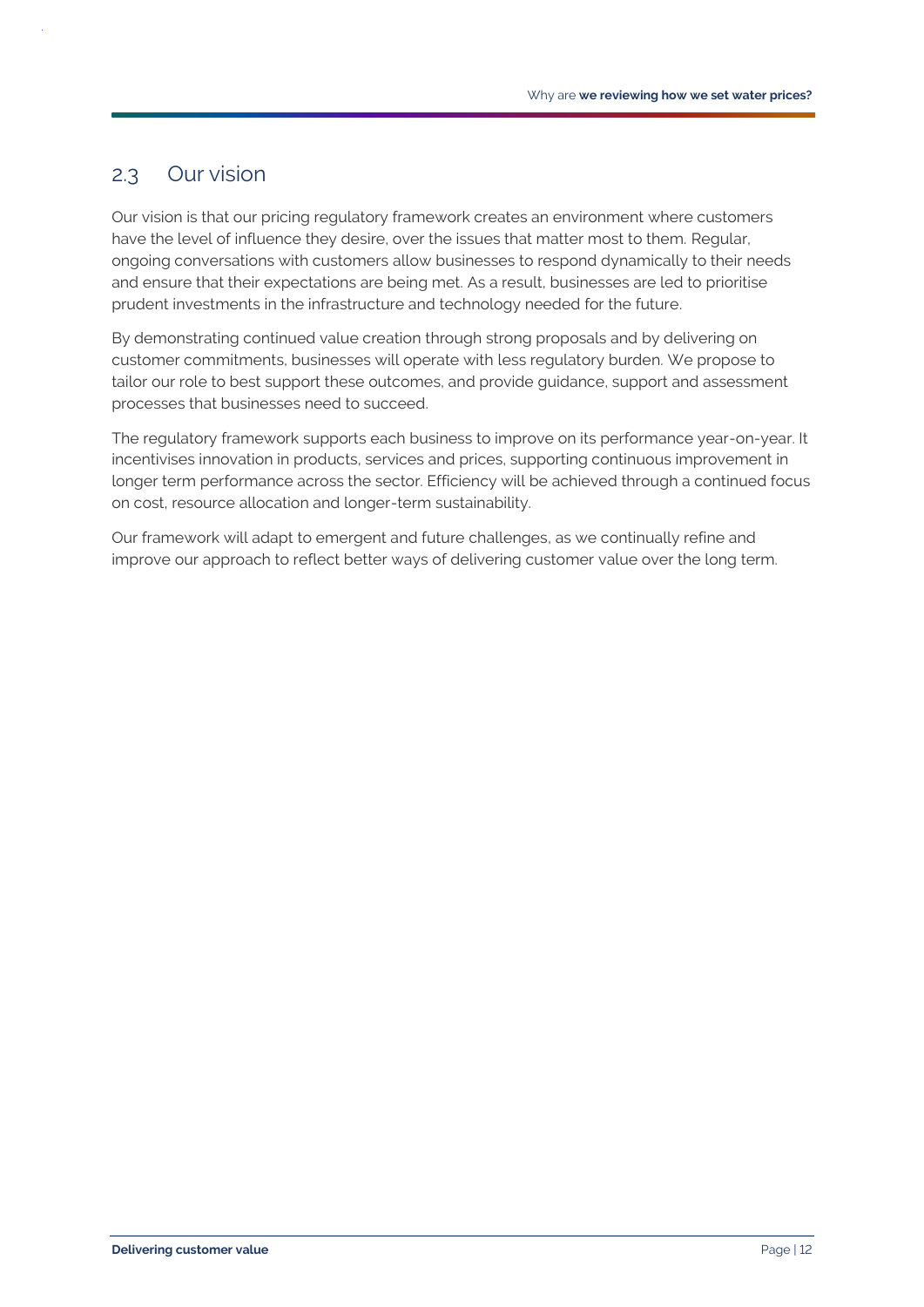# <span id="page-15-0"></span>3 Delivering customer value with a new pricing framework

Our proposed new pricing framework is designed to promote a genuine shift to customers influencing the way businesses deliver services and the way that we regulate.

It encourages water businesses to engage directly with customers to drive its long-term priorities. Under the framework, a water business' pricing proposal should demonstrate that its activities and expenditures promote customer value.

IPART's water pricing review becomes much more about ensuring businesses are reflecting customers' preferences and are held accountable for delivering on customer priorities.

The key components of our proposed pricing framework are:

- focusing on customer value
- moving to a flexible proposal driven approach
- harnessing incentives to deliver customer value
- businesses' proposals driving our reviews and how we employ our regulatory tools
- ongoing monitoring of performance.

This chapter outlines the proposed pricing framework and how it will work. We welcome feedback on the framework and ways we can improve it.

# <span id="page-15-1"></span>3.1 Focusing on customer value

We have based our proposed pricing framework so that a business delivering better customer value would excel across three pillars:

- **Customers** Businesses are focused on identifying and delivering customer outcomes, including broader community and environmental outcomes.
- **Costs** Businesses demonstrate they are delivering these outcomes efficiently and sustainably.
- **Credibility** Businesses are accountable for delivering on the outcomes that customers want. Pricing proposals contain concrete strategies for monitoring progress and adjusting as needed to ensure plans and outcomes are achieved.

Each of these pillars is supported by guiding principles, which set out how water businesses can demonstrate that its proposals can support and contribute to the long-term interests of customers.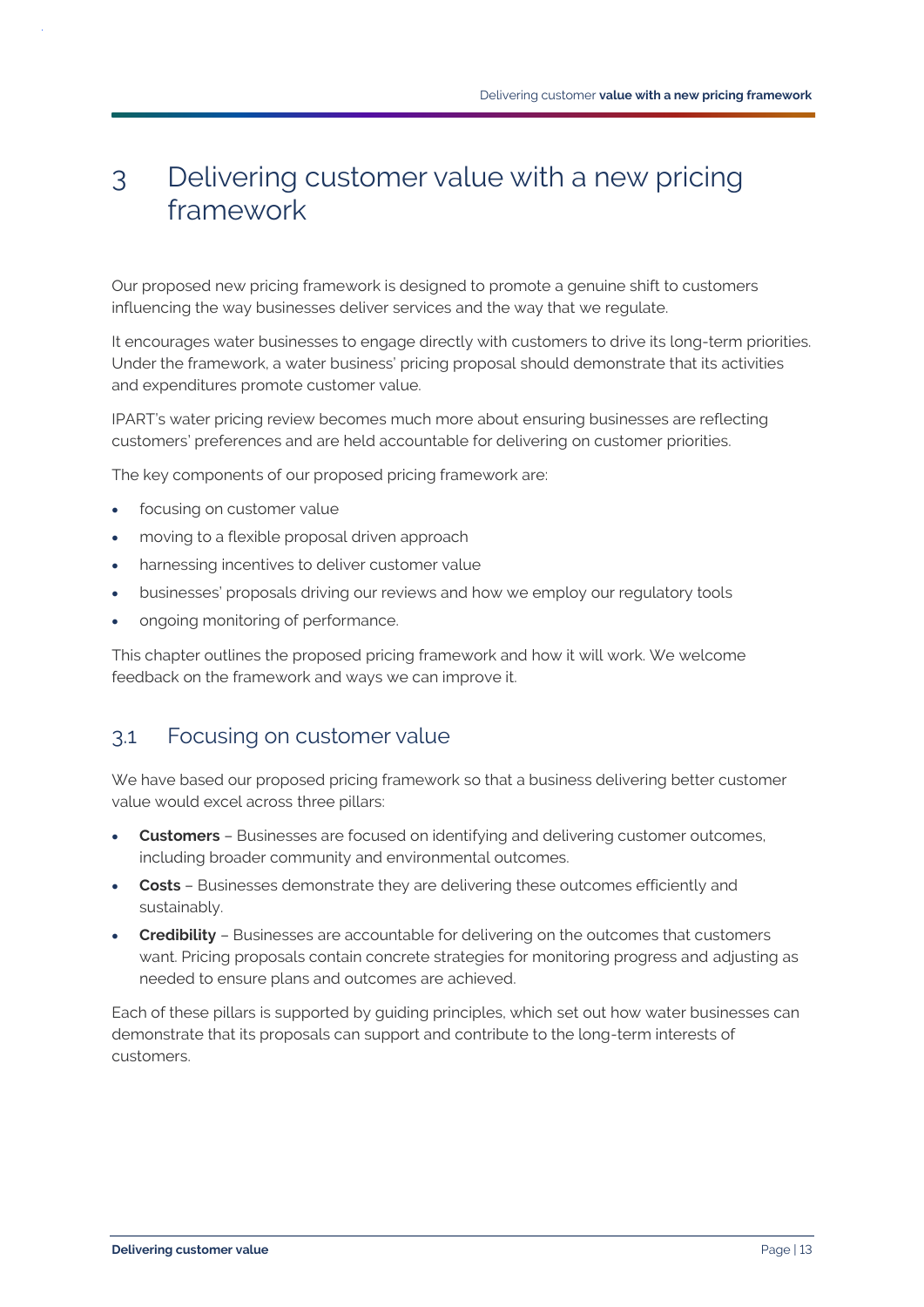# <span id="page-16-0"></span>3.2 Proposed '3C' guiding principles

We have developed 12 guiding principles that businesses should use to develop pricing proposals, and that we will use to assess them. For each principle, there are different performance expectations depending on whether the proposal is assessed as Standard, Advanced or Leading.

For example, all proposals need to include a customer engagement strategy that sets out how customers are consulted on business plans, while Advanced proposals also show that customers had significant influence and that the consultation methods used were best practice.

The proposed principles are designed to provide water businesses with guidance on our regulatory expectations. Each business can assess how its performance compares against these expectations. Providing this guidance within our proposed framework enables water businesses to design their **own** customer-centric pricing proposals and engagement strategy.

This recognises that, perhaps more so than in other jurisdictions, the NSW water businesses we regulate differ in their size, maturity, the services they provide, the environment they operate in, and their customers' expectations. Our proposed guiding principles allow our framework to expand or contract depending on the needs of each business's customers. And they allow our assessment of pricing proposals to be proportional to how well the business's proposal justifies it is promoting customer value, by showing how it will meet the principles.

The 12 principles are summarised in [Table 3,](#page-17-0) and the accompanying draft Technical Paper provides more detail about our expectations for each principle, and at each level. We welcome feedback on this guidance.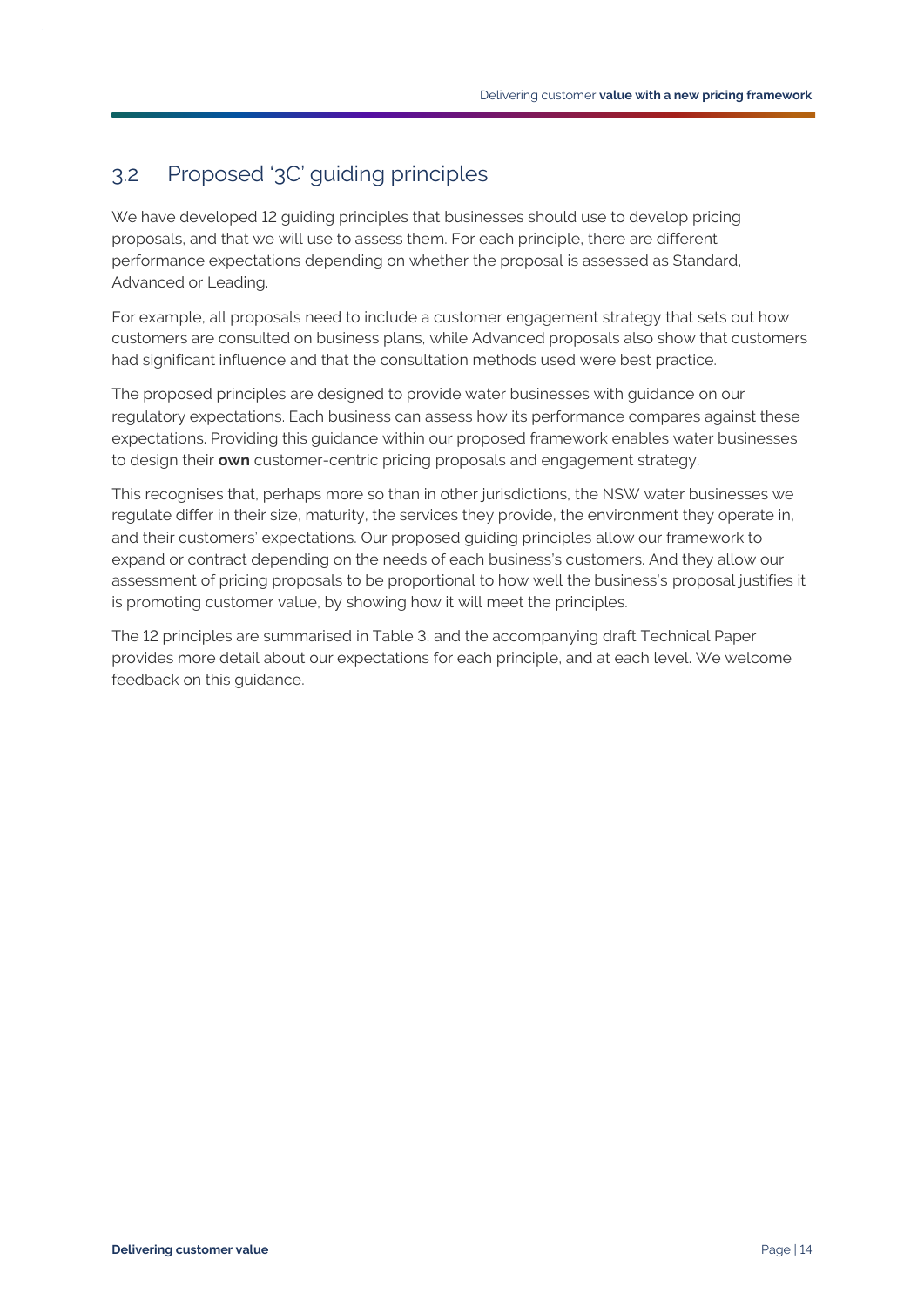# <span id="page-17-0"></span>Table 3 The proposed 3Cs guiding principles

**Customer principles**

| <b>Customer centricity</b> | How well have you integrated customers' preferences into the<br>planning and delivery of services, over the short and long term?                                                                       |
|----------------------------|--------------------------------------------------------------------------------------------------------------------------------------------------------------------------------------------------------|
| <b>Customer engagement</b> | Are you engaging customers on the what's most important to<br>them, and using effective methods, to add value?                                                                                         |
| <b>Customer outcomes</b>   | How well does your pricing proposal link customer preferences to<br>proposed outcomes, service levels and projects?                                                                                    |
| <b>Community</b>           | Are you considering broader community objectives, including<br>traditional custodians of the land and water, while ensuring<br>services are cost-reflective and affordable today and in the<br>future? |
| <b>Environment</b>         | Are you delivering environmental objectives, including to address<br>climate change, in a cost-efficient manner across the short and<br>long-term?                                                     |
| <b>Choice of services</b>  | Are you providing opportunities to reflect customers' varied<br>preferences for the tariffs and additional services they are willing<br>to pay for?                                                    |

### **Cost principles**

| <b>Robust costs</b>                               | How well does your proposal provide quantitative evidence that<br>you will deliver the outcomes preferred by customers at the<br>lowest sustainable cost?                        |
|---------------------------------------------------|----------------------------------------------------------------------------------------------------------------------------------------------------------------------------------|
| <b>Balance risk and long-</b><br>term performance | How well do you weigh up the benefits and risks to customers of<br>investment decisions, and how consistent are they with delivering<br>long-term asset and service performance? |
| <b>Commitment to improve</b><br>value             | How much ambition do you show in your cost efficiency targets<br>and what steps have you taken to demonstrate commitment to<br>deliver on your promises?                         |
| <b>Equitable and efficient</b><br>cost recovery   | Are your proposed tariffs efficient and equitable and do they<br>appropriately share risks between the business and your<br>customers?                                           |

### **Credibility principles**

| <b>Delivering</b>            | Can you provide assurance that you have the capability and<br>commitment to deliver? |
|------------------------------|--------------------------------------------------------------------------------------|
| <b>Continual improvement</b> | Does the proposal identify shortcomings and areas for future<br>improvement?         |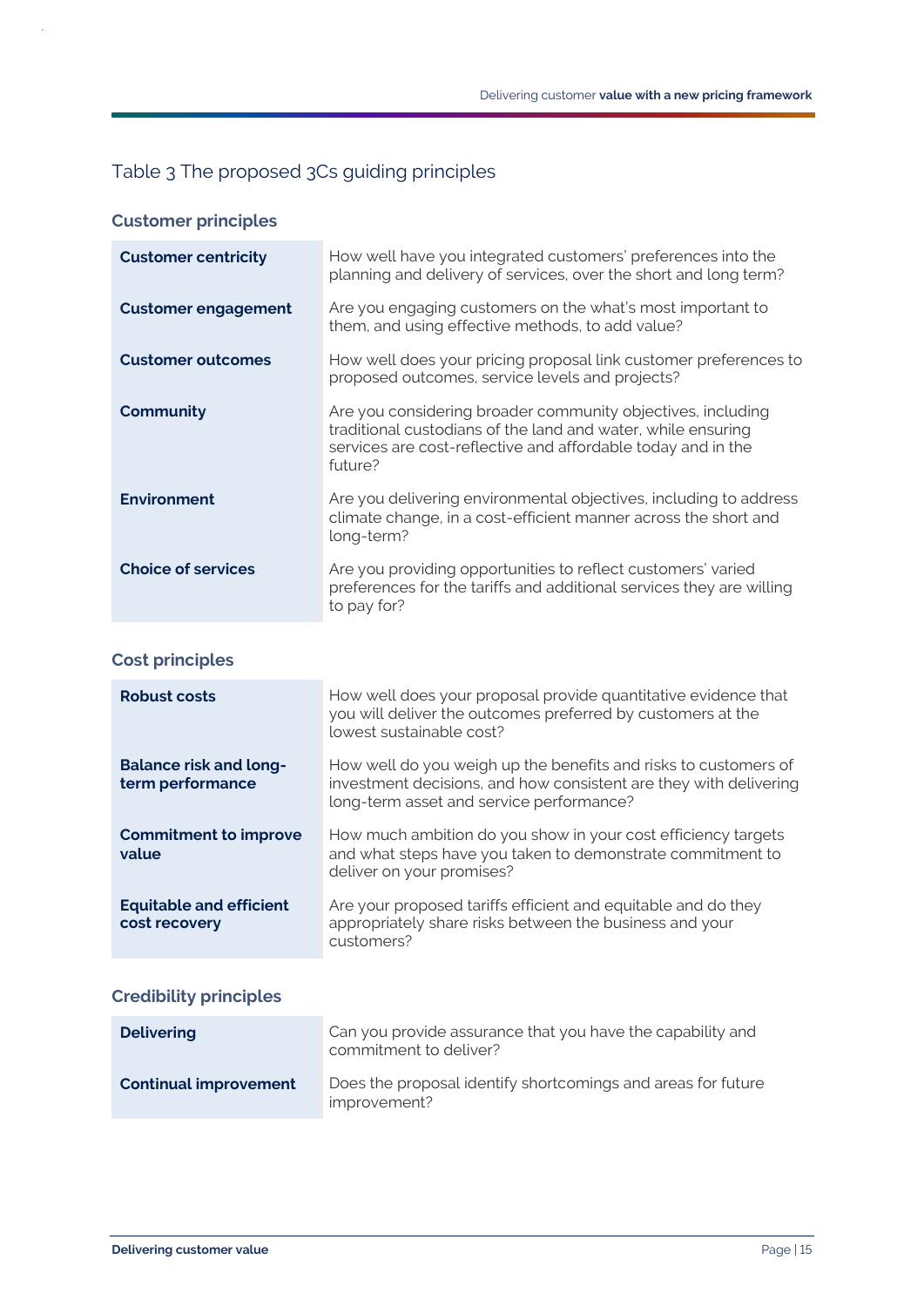# <span id="page-18-0"></span>3.3 Harnessing incentives to deliver value to customers

We will continue to hold water businesses accountable for being efficient and delivering value for money. Under our proposed pricing framework we will adopt tools similar to those adopted by regulators elsewhere in Australia and overseas, to provide businesses with balanced incentives to support improved performance and service delivery. Our proposed incentives are:

#### Reputational incentives

Requiring businesses to self-assess their proposals before IPART conducts its own assessment provides a reputational incentive to put forward pricing proposals that deliver on customer preferences.

Where we provide an Advanced or Leading assessment, and when that matches a water business' self-assessment, customers can be confident that their water business is delivering customer value.

### Process incentives

We propose to tailor our regulatory approach depending on our assessment of a water business's pricing proposal. We would tailor expenditure reviews, the form of price control and level of pricing flexibility. Pricing proposals that demonstrate improved performance and a program that efficiently delivers the services that a business's customers prefer can expect a more streamlined price review. This incentive should strengthen over time as we repeat the review process and businesses learn more about how best to demonstrate performance achievements within the 3Cs framework.

#### Financial incentives

Where we agree with a business that its proposal is Advanced or Leading, we will allow the business to share in the customer value created through a financial reward. This up-front payment provides the business with additional financial headroom to support it in delivering innovative/ambitious proposals.

For the purpose of financial incentives, each business is considered 'Standard' until its first price review under the 3Cs framework. Following this, the rating from the last review will be the starting point for the next review.

[Table 4](#page-19-0) and [Table 5](#page-19-1) below show the proposed payments. For instance, a business with a previously Standard proposal that self-assesses its new proposal as Advanced can earn an additional 1.25% of its annual revenue requirement up-front if IPART agrees the proposal is Advanced. Further information is provided in our draft Technical Paper.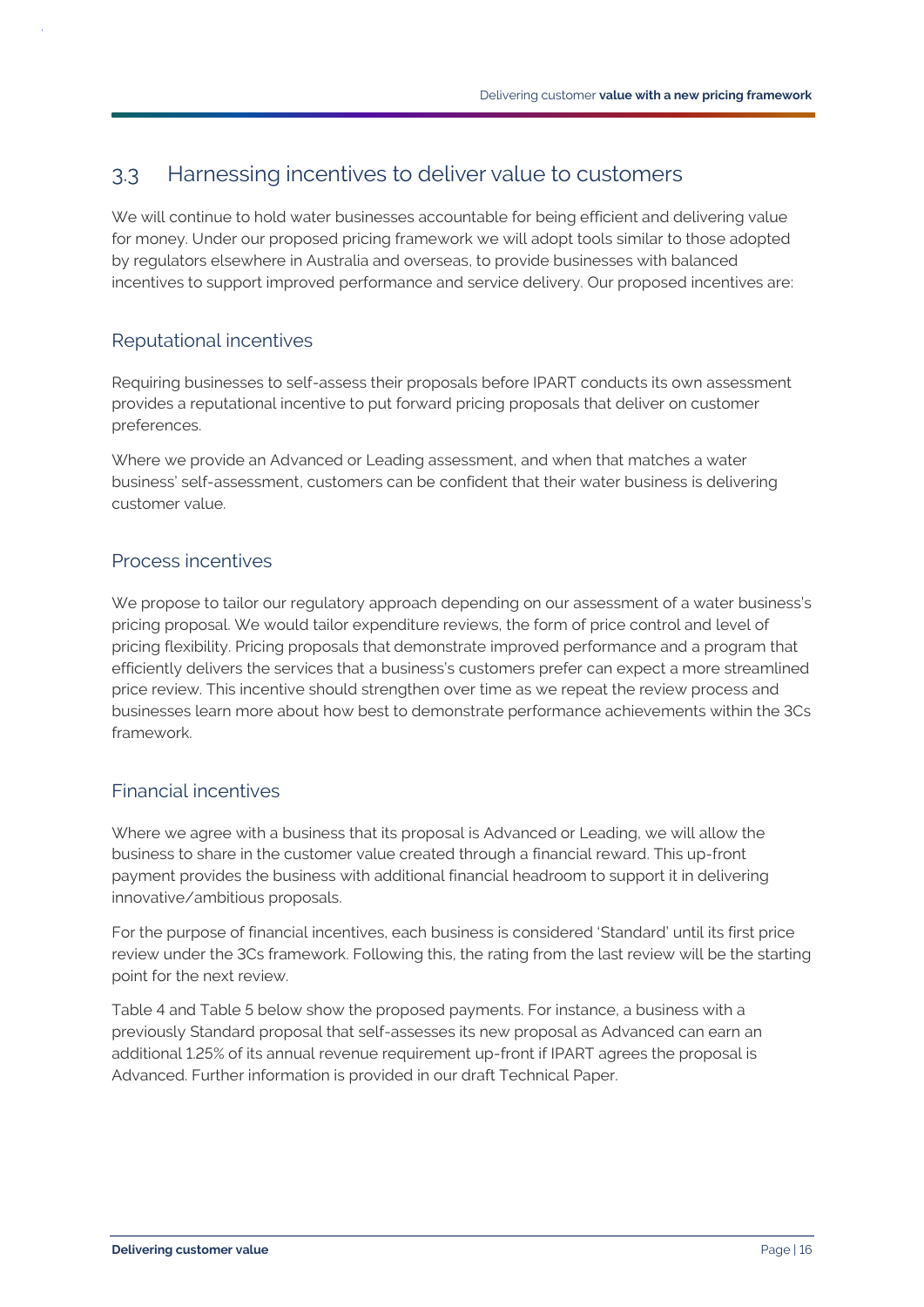#### <span id="page-19-0"></span>Table 4 Our proposed assessment table for a business previously assessed as having a standard proposal (% of annual revenue requirement)

|                           | <b>Business's</b><br>self-assessment |                 |                 |
|---------------------------|--------------------------------------|-----------------|-----------------|
| <b>IPART's assessment</b> | <b>Leading</b>                       | <b>Advanced</b> | <b>Standard</b> |
| <b>Leading</b>            | 2.5%                                 | 1.75%           | n/a             |
| <b>Advanced</b>           | 1%                                   | 1.25%           | 0.5%            |
| <b>Standard</b>           | $-1%$                                | $-0.5%$         | $O\%$           |

#### <span id="page-19-1"></span>Table 5 Our proposed assessment table for a business previously assessed as having an advanced/leading proposal (% of annual revenue requirement)

|                           | <b>Business's</b><br>self-assessment |                 |                 |
|---------------------------|--------------------------------------|-----------------|-----------------|
| <b>IPART's assessment</b> | <b>Leading</b>                       | <b>Advanced</b> | <b>Standard</b> |
| <b>Leading</b>            | 1.25%                                | 0.5%            | n/a             |
| <b>Advanced</b>           | $-0.25%$                             | $O\%$           | $-0.5%$         |
| <b>Standard</b>           | $-2.25%$                             | $-1.75%$        | $-1.25%$        |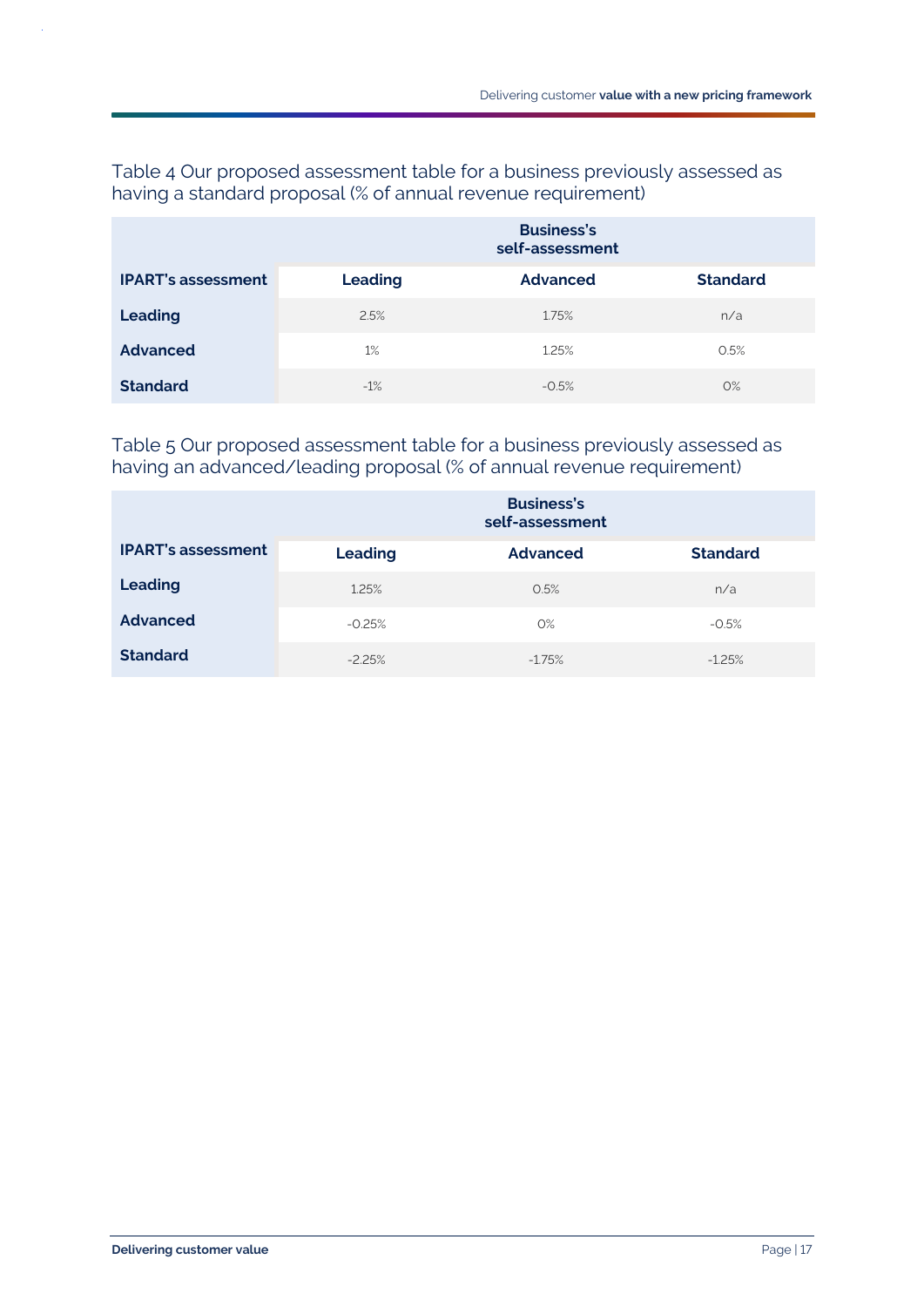# <span id="page-20-0"></span>3.4 Businesses proposals drive our reviews and how we employ our regulatory tools

[Figure 5](#page-20-1) summarises how we propose to apply the framework across a regulatory cycle – from planning and early engagement, through developing a pricing proposal and regulatory review, to ongoing monitoring.

#### <span id="page-20-1"></span>Figure 5 A proposed 5-year cycle of engagement and price setting



# Early engagement

Our proposed pricing framework offers early engagement between the business and IPART one to two years before its pricing proposal is due, to support better customer outcomes. This builds on our commitment under the 3Cs framework to encourage businesses to check in with IPART as they develop pricing proposals.

Early engagement provides an opportunity for us to have a structured discussion with water businesses, so that we have a clear understanding of how they are responding to our 3Cs pricing framework, and how effectively the framework promotes customer outcomes.

Over time, early engagement may be optional for Advanced and Leading businesses, potentially creating another process incentive for streamlined reviews. Conversely, for a Standard business, if we identify areas of particular concern in our previous review, we may also conduct an additional systems and processes review in advance of the following pricing review.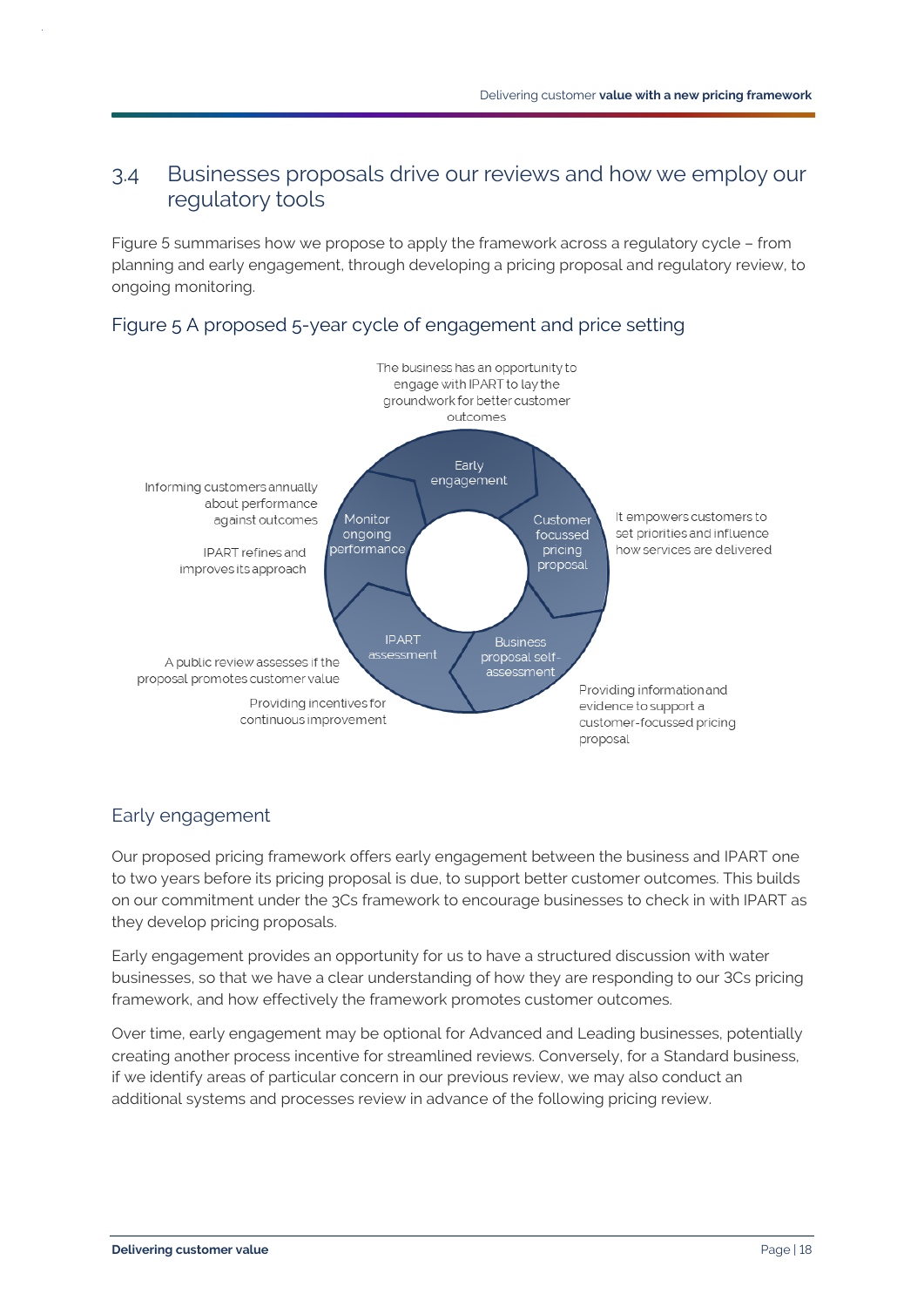#### Developing and self-assessing customer focused pricing proposals

Following early engagement with IPART, the businesses will engage with customers to develop pricing proposals. This will involve working with customers to develop long-term plans, identify outcomes for the forthcoming regulatory period, and engaging on associated expenditure priorities. We need water businesses to adapt and ensure water security, resilience and safety as our climate changes. This will require good long-term plans, innovation and prudent investment.

An important aspect of the proposal is to propose and justify the cost efficiencies the business is planning to achieve over the forthcoming regulatory period.

Having developed its pricing proposal, businesses will self-assess against the 3Cs framework and guiding principles. In so doing, businesses will justify that their proposal satisfies the requirements of Standard, Advanced or Leading, overall.

We do not expect all regulated businesses to strive to be Advanced or Leading in the short term. Rather, the framework is tailored to encourage each business to improve on its performance year-on-year, from its own starting point.

Finally, before submitting its pricing proposal, the business will be required to obtain board (or equivalent) approval of the pricing proposal. This is to encourage greater accountability within the businesses, and to ensure boards are involved in developing long-term plans to deliver customer value. A business failing to deliver on its own, board endorsed, proposal will have to provide an appropriate explanation to its shareholder and the community.

#### IPART's assessment of the pricing proposal

We will assess the business's proposal based on the 3Cs framework and guiding principles. In so doing, we will consider each of the principles and evaluate its proposal based on the information and evidence provided in the proposal Ultimately, we will decide whether we agree with the business's self-assessment.

To assess the pricing proposal, we will:

- Streamline the expenditure review process where there is clear evidence of customer support for expenditure proposals if they lie within appropriate benchmarks – see Box 3.
- Review the business's proposed customer outcomes and expenditure in deciding the revenue an efficient business would need to deliver water services, meet operating licence conditions, and promote customer value.
- Determine the prices (or a method the business applies to set prices) for water services to ensure they are cost-reflective and sustainable, promote efficient use of and investment in the associated infrastructure.
- Establish incentives for the business to deliver improved customer service performance outcomes and become more cost-efficient over time.

We have designed the incentive schemes to enable Advanced and Leading proposals to show that they are responding efficiently to balanced incentives for improved service performance and financial outcomes. This will allow IPART, in subsequent reviews, to place less reliance on expenditure reviews by consultants for these businesses.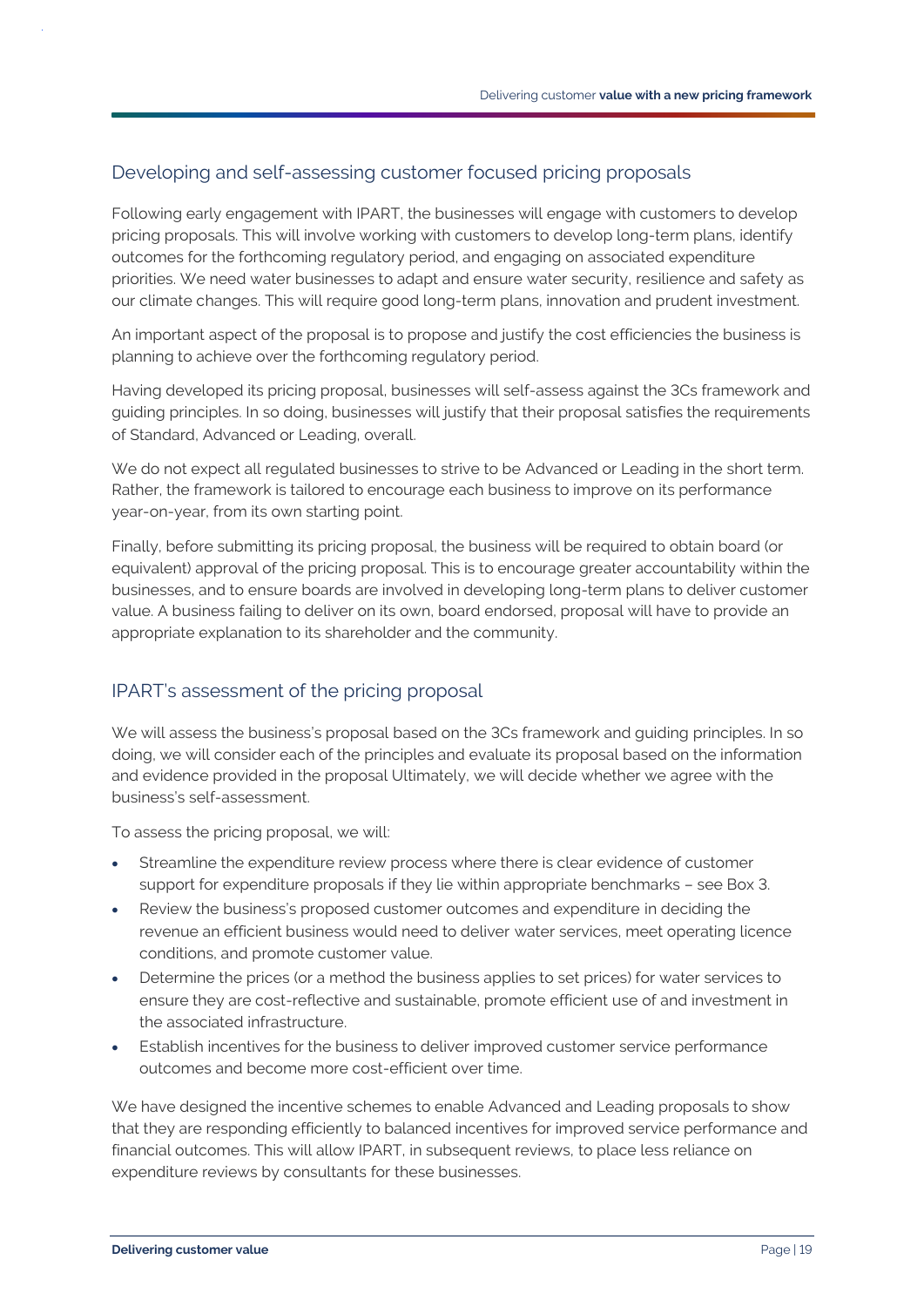At the end of our pricing review, we will publish a pricing determination, a legal document that sets out maximum prices for regulated services (or a formula for setting these prices). It reflects our assessment of the revenue required to deliver customer value over the regulatory period, including any sharing of benefits between the business and customers.

#### Box 3 Changing the expenditure review process

Our expenditure review process is an important component of the regulatory framework. However, it has become increasingly onerous and we agree with the businesses it is delivering less value for customers than it used to.

For this reason, we propose a number of changes to the process, to enable both the businesses and IPART to focus on the elements of the expenditure review that matter most to customers:

- adopting a base-step-trend approach to operating expenditure
- streamlining information returns the businesses need to complete
- making greater use of cost benchmarking
- working with the businesses to develop predictive models of longer-term capital expenditure needs
- only reviewing historic capital expenditure by exception
- requiring expenditure review consultants to recommend a range of efficient expenditure
- simplifying our building block model without compromising the quality of outcomes.

These are described in more detail in our draft Technical Paper.

#### Ongoing monitoring of performance

After setting revenues, performance targets and incentives, we will monitor ongoing performance using a range of tools to make sure businesses deliver on their commitments to customers. These tools include:

- each water business notifying customers of their progress against outcome commitments
- publishing business performance results in an online dashboard
- conducting annual licence audits
- collaborating with other regulators through a Regulators Advisory Panel to ensure a consistent regulatory setting for businesses.

Requiring water businesses to provide ongoing information to customers about its performance is a central part of our proposed pricing framework. These proposed additional reporting requirements are designed to boost transparency and accountability within the sector and allow businesses to show customers how they are delivering for customers.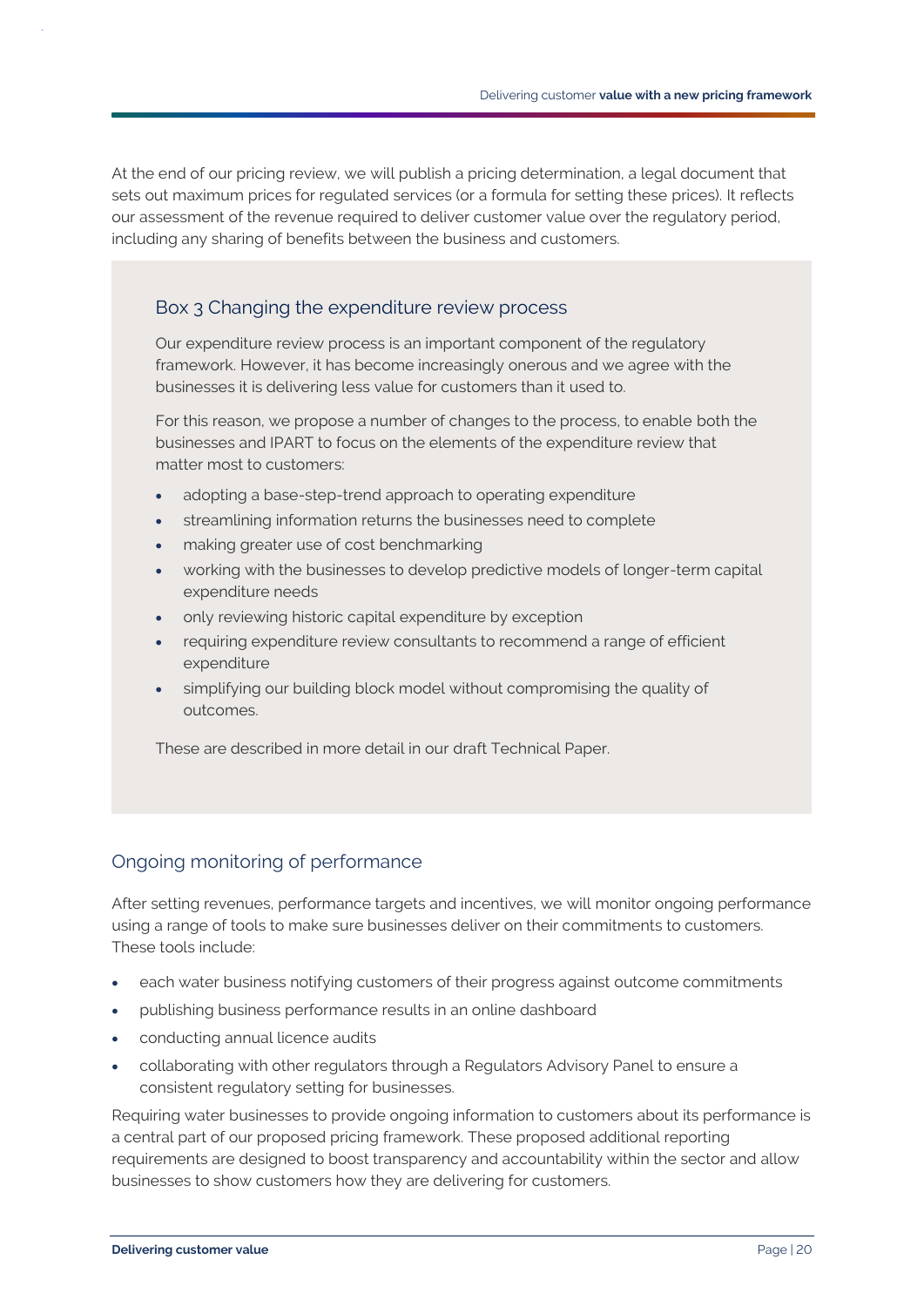While not a new addition to our regulatory framework, conducting annual licence compliance checks is another powerful tool we will use to incentivise businesses to deliver on service performance outcomes. Breaches of an operating licence can result in strong reputational penalties.

Finally, we propose to address concerns about inconsistent regulatory settings for water businesses by creating a Regulators Advisory Panel. The Panel will meet periodically, and aim to align regulatory expectations to deliver on customer value.

#### Box 4 Public reporting of customer outcome performance

Reporting how businesses perform on customer outcomes can boost accountability and help improve the services available to customers. Public access to this information allows both businesses and customers to compare businesses within an industry.

For example, Energy Consumers Australia undertakes surveys of residential and small business energy consumers every six months. These studies explore what consumers think about the energy market and how they behave in it. Similarly, the Productivity Commission releases a report to rate the performance of Australian governments in delivering services such as education, justice and health. These reports improve accountability in industries where consumer outcomes are extremely important.

Businesses can use these results to help gauge their progress within the industry. This shines a light on areas where businesses should improve, but it also draws attention to areas in which they are outperforming. This can inspire better knowledge sharing within the industry and improve business performance across the industry.

Source: Energy Consumers Australia (2021), Sentiment [and Behaviour Surveys](https://ecss.energyconsumersaustralia.com.au/) Australian Government Productivity Commission (2022), [Report on Government Services](https://www.pc.gov.au/research/ongoing/report-on-government-services)

# <span id="page-23-0"></span>3.5 Our commitments under the proposed pricing framework

Our proposed pricing framework aims to change how businesses interact with customers and how we fulfil our regulatory responsibilities. The framework is designed to:

- support the water industry to deliver better value for money to customers, and be rewarded for it
- be predictable, without presupposing the specific outcomes that customers want
- reward innovation and sustained performance improvement
- avoid unnecessary regulatory intervention.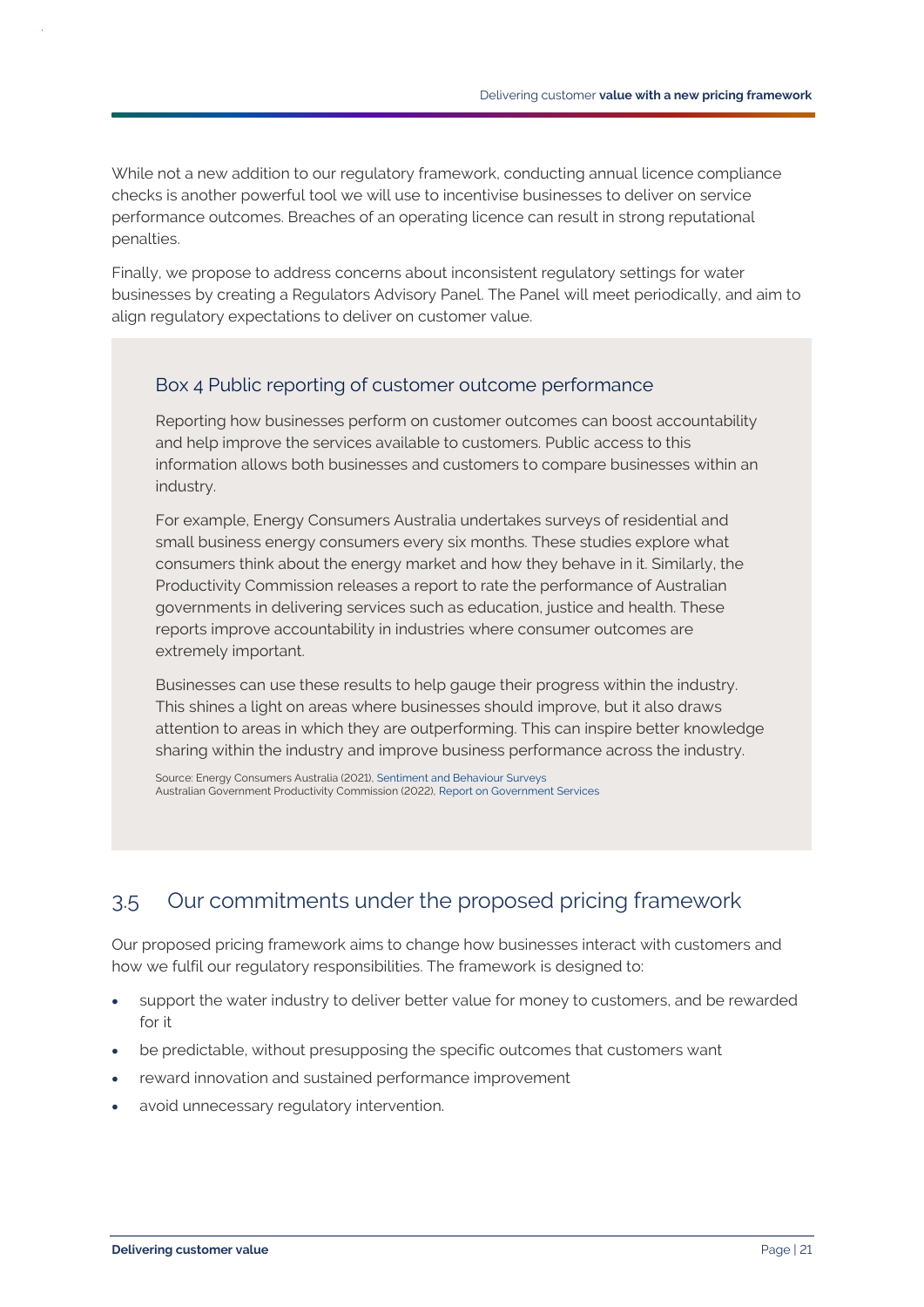We want each business to improve on its performance year-on-year and become a leader in the industry. This is success for IPART under the framework. To give the industry confidence in how we intend to interact under the proposed pricing framework, we provide the following commitments in [Table 6](#page-24-0) in applying our new framework.

#### <span id="page-24-0"></span>Table 6 IPART's commitments under the proposed framework

| <b>Act fairly</b>                | While IPART will make decisions at arm's length, we need to support<br>each business for this framework to be successful.                                                                                                                              |
|----------------------------------|--------------------------------------------------------------------------------------------------------------------------------------------------------------------------------------------------------------------------------------------------------|
|                                  | We expect water businesses to propose their strongest customer<br>value proposition. Our assessment will reflect the quality of the<br>proposal, not our historical experience with the business.                                                      |
| <b>Openness</b>                  | We will maintain an open-door policy during the regulatory period up<br>to the point of lodging a pricing proposal and encourage businesses to<br>check-in with IPART as they develop pricing proposals.                                               |
|                                  | We will seek to proactively engage with board directors, executive<br>leadership teams and regulatory teams, to ensure businesses<br>understand the objectives behind this framework and have confidence<br>in its application.                        |
| <b>Tailored approach</b>         | We will focus on matters that materially impact customer value. We<br>will not conduct line-by-line examinations to try to bring costs down, or<br>downgrade proposals.                                                                                |
|                                  | Businesses will be rewarded for their efforts, rather than penalised for<br>small oversights or errors.                                                                                                                                                |
| <b>Earned autonomy</b>           | We commit to streamline reviews where a business can demonstrate<br>better customer value for money and provide well-justified and<br>transparent plans.                                                                                               |
|                                  | High standards of performance will also be rewarded with lower<br>regulatory burden. IPART's focus will be on areas where improvement<br>may be needed. This supports businesses in taking responsibility for<br>customer outcomes over the long-term. |
| <b>Customer-centric</b>          | We expect each water businesses to engage with its customers. We<br>will not unnecessarily pre-suppose what is in the long-term interests of<br>customers. The businesses will agree with its customers how these<br>long-term interests are met.      |
|                                  | We will hold businesses to account for their commitments and ensure<br>that engagement is genuine and provided all customers appropriate<br>influence on the outcomes and value for money.                                                             |
| <b>Continuous</b><br>improvement | We are committed to listening to feedback on the regulatory<br>framework from water businesses and customers, and to continuously<br>improve how it is applied to improve outcomes for customers into the<br>future.                                   |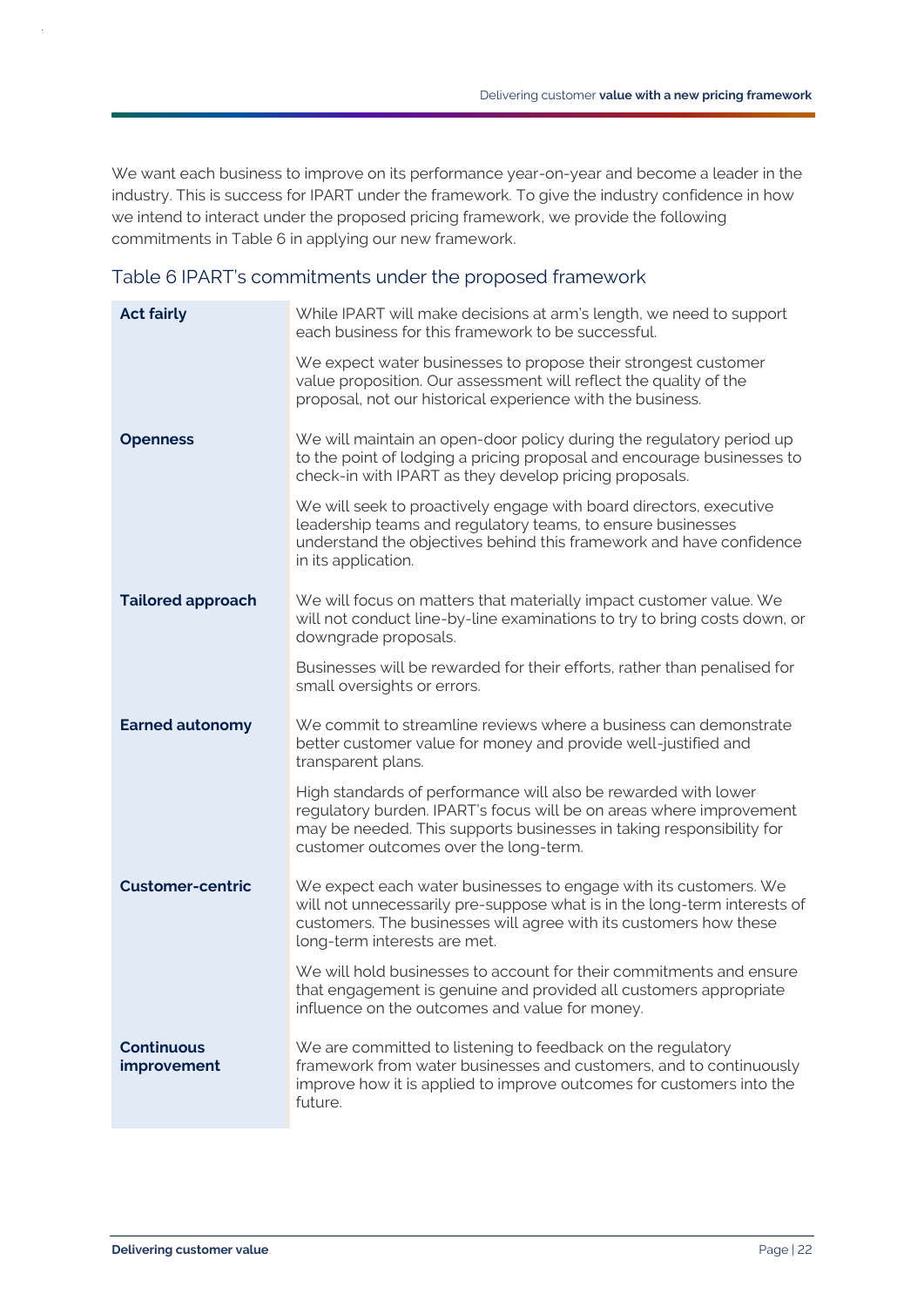# <span id="page-25-0"></span>4 Benefits from the proposed 3Cs framework

The 3Cs pricing framework encourages a stronger customer voice in how services are delivered. It allows businesses to demonstrate that proposals and decisions are efficient and supported by customers and the broader community. By streamlining the regulatory process and providing incentives that share the benefits of improved performance, the 3Cs framework encourages innovation and a shift in the sector from short-term costs to long-term customer value.

# <span id="page-25-1"></span>4.1 Enhanced focus on customer value

The key benefit of the proposed 3Cs pricing framework is to accelerate a shift across the sector to delivering customer value.

Water businesses will show they are genuinely led by customers, including those who are difficult to reach. Rather than engaging to 'tick a box', each business will gain insights from customers through a variety of methods as standard practice. Involving customers to set the priorities and outcomes that matter most is essential if water businesses are to identify better ways of delivering services and to successfully navigate the challenges faced by the sector.

# <span id="page-25-2"></span>4.2 Stronger customer voice in decisions

The proposed 3Cs framework asks each water business to provide customers with an increasing level of influence in how services are delivered. Rather than surveying customers on specific engineering solutions or financial parameters, businesses demonstrate that decision-making processes at all levels are structured to promote customer outcomes.

This provides confidence to the business that it is providing a high-quality proposal supported by its customers. Tying reputational and financial rewards to high-quality pricing proposals, we encourage each business to promise and deliver more for their customers.

In turn, IPART has confidence that proposals accurately reflect customer preferences and promote cost efficiency and long term planning. This supports a more streamlined and efficient regulatory process for all stakeholders.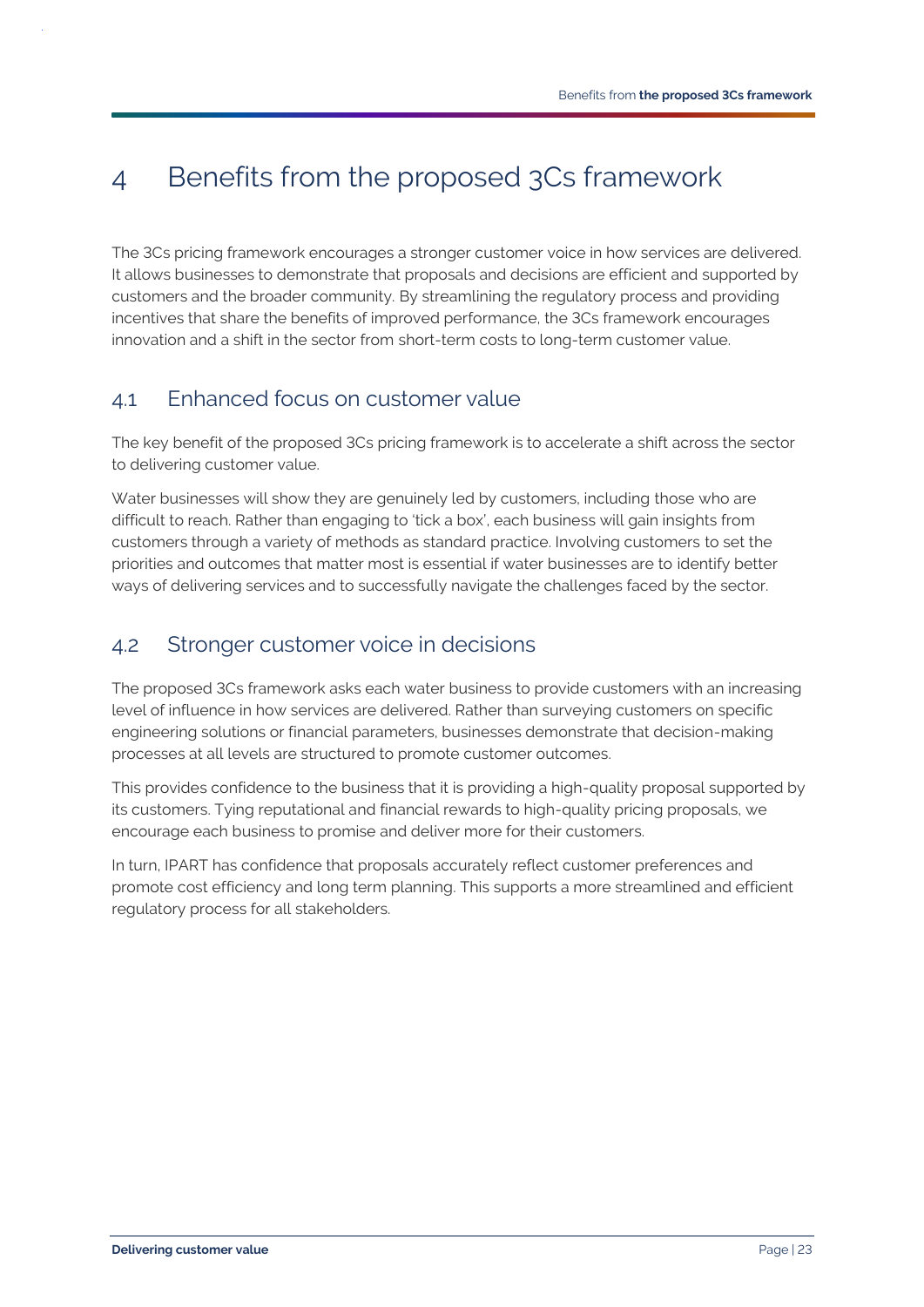# <span id="page-26-0"></span>4.3 Improved performance and cost efficiency outcomes

Working collaboratively with customers, we expect each business to increasingly align its performance outcomes with customer needs. This supports innovation to deliver customer service and outcome commitments at the lowest sustainable cost as technology and preferences evolve.

Financial incentives support a focus on longer-term outcomes. First, they align financial performance to sustained improvements in customer value. Second, they allow future review processes to be streamlined because they allow businesses to demonstrate they are acting efficiently (reducing IPART's reliance on expenditure review consultants). This increased autonomy provides more scope for the business to deliver longer-term customer outcomes.

Customers have confidence that we hold businesses accountable over time as demonstrated and credible outcomes become our focus. While pricing reviews will remain an important tool for holding water business to account, reviews should become less intrusive over time as annual performance against outcomes increases in importance.

# <span id="page-26-1"></span>4.4 Tailored regulatory approach to enable innovation

In applying the 3Cs pricing framework, we propose tailoring elements of our regulatory process to the scale and sophistication of each pricing proposal. The more advanced a proposal, the more flexibility the regulatory regime provides.

Tailoring our approach supports better outcomes for customers:

- It supports the efficient allocation of the businesses' time to the 'key' issues that matter most to customers.
- It provides an additional incentive for businesses to submit high-quality proposals so they can earn the flexibility offered to Advanced and Leading assessments.
- By adapting our decisions to the needs of each business, businesses can customise their service offerings for customers.
- The incentives for ongoing efficiencies allow us to streamline future reviews. This is because they provide confidence that a business's historical expenditure is efficient and reliable for setting future prices.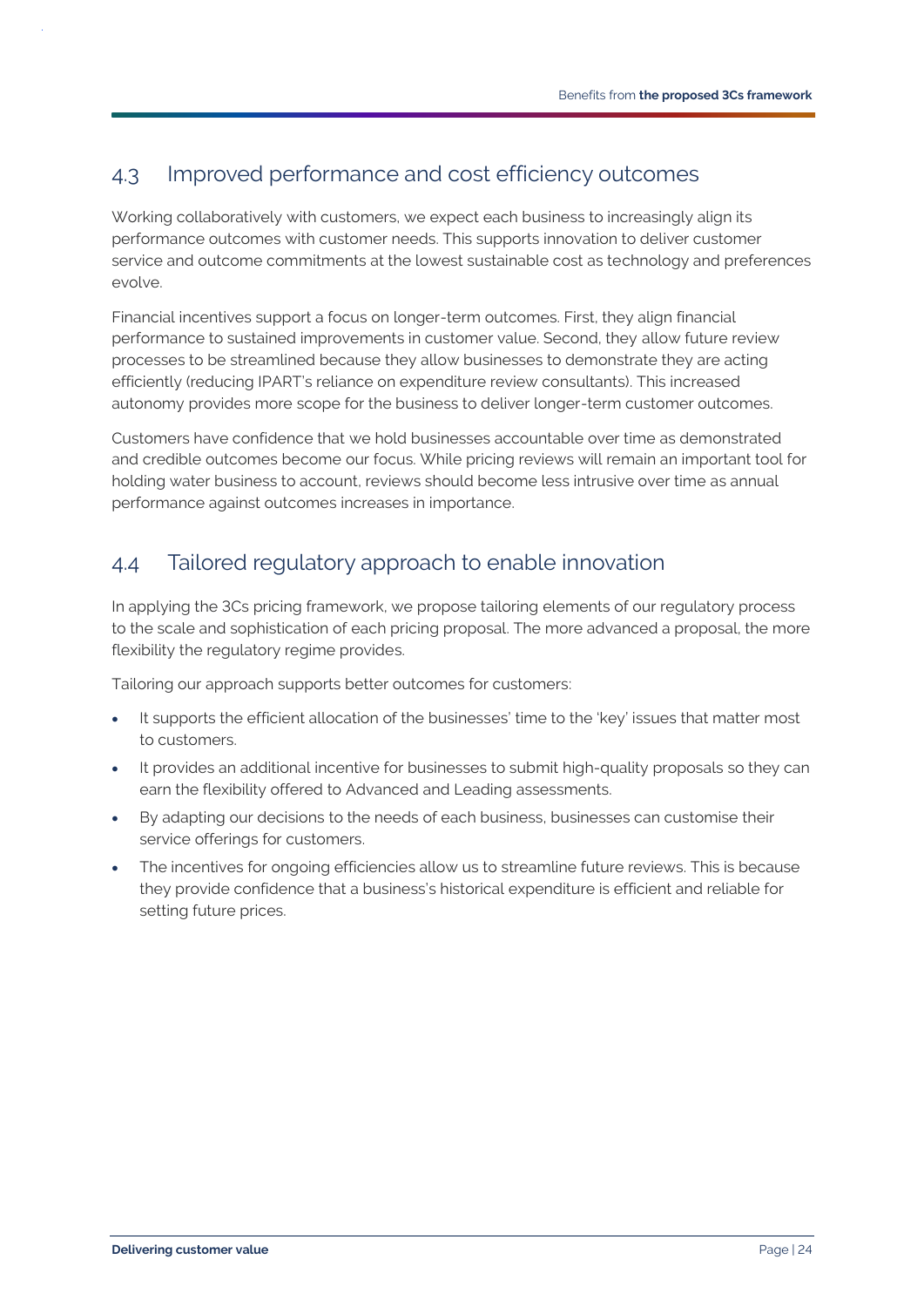#### Box 5 Reducing the use of external consultants during price reviews

The use of financial incentives, when well-integrated into a broader regulatory framework, reduces a regulator's reliance on external consultants to assess the efficiency of a business's proposed expenditure.

Schemes used by the Australian Energy Regulator's (AER), such as the Efficiency Benefit Sharing Scheme (EBSS) and the Capital Expenditure Sharing Scheme (CESS) incentivise businesses to improve efficiency by rewarding them when actual expenditure is lower than forecast, However, these efficiency gains are only genuine if expenditure forecasts reasonably reflect the efficient cost of providing services. The AER uses a range of tools and techniques to improve confidence in its expenditure forecasts.

For operating expenditure, the EBSS calculates forecasts based on actual expenditure in the base year. The AER also uses economic benchmarking to test whether base year expenditure is efficient, reducing the need for additional scrutiny of costs by the AER.

As capital expenditure is less recurrent in nature, the AER undertakes a top-down assessment of a network's total capital expenditure. In part, it reflects that the CESS supports businesses in demonstrating historical decisions and expenditure were efficient. This reduces the need for further scrutiny at the project level for forecast or historical expenditure.

Sources: Australian Energy Regulator (2021), *[Review of incentive schemes for network Discussion paper](https://www.aer.gov.au/system/files/AER%20-%20Review%20of%20expenditure%20incentive%20schemes%20-%20discussion%20paper%20-%20%20December%202021.pdf)* Australian Energy Regulator (2021), *[AusNet Services Determination 2021-26](https://www.aer.gov.au/networks-pipelines/determinations-access-arrangements/ausnet-services-determination-2021-26/final-decision)*

# <span id="page-27-0"></span>4.5 A framework that evolves to support water businesses to meet the challenges ahead

The 3Cs framework reflects that the businesses we regulate provide different services to disparate customer bases. It is designed to provide flexibility for each business we regulate, based on how well its pricing proposals promote customer value.

The framework has been designed so that it adapts, and evolves, over time to meet our objective of promoting long-term customer value. As we receive feedback on the framework from water businesses and customers, and take on board lessons from other regulators, we will improve how it is applied to deliver better customer outcomes into the future.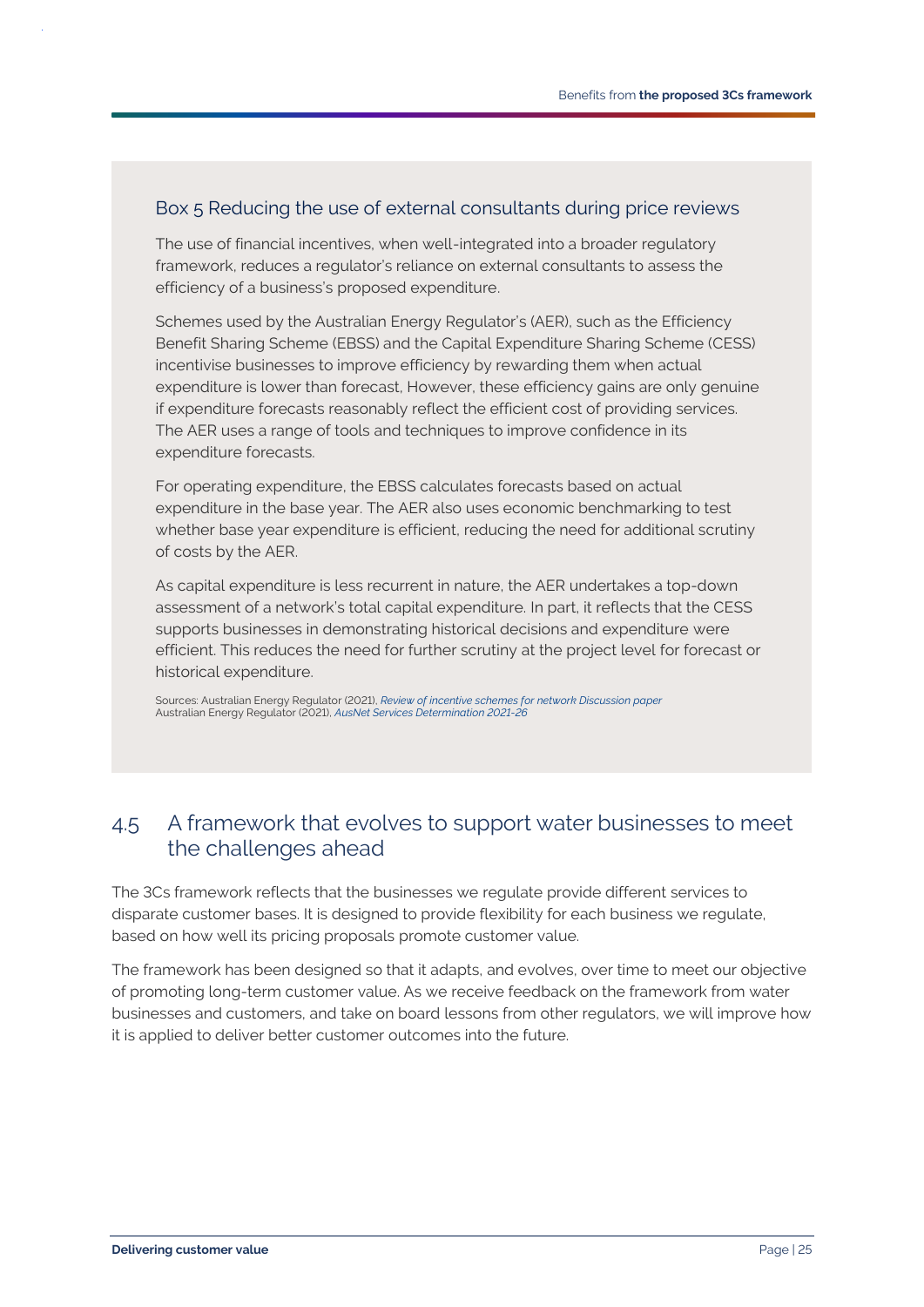# <span id="page-28-0"></span>5 Next steps

Over the last 18 months we have held extensive discussions with stakeholders and produced a series of working papers to ensure we develop this framework through ongoing and public consultation. [Table 7](#page-28-1) summarises the work we have done so far, as well as the next steps we plan to take to implement our proposed new regulatory framework.

| <b>Date</b>       | <b>Activity</b>                           |                                                                                                                                                                                                                                                                                                                                  |
|-------------------|-------------------------------------------|----------------------------------------------------------------------------------------------------------------------------------------------------------------------------------------------------------------------------------------------------------------------------------------------------------------------------------|
| September<br>2020 | <b>Position Paper</b>                     | Sought feedback on the scope of the review and IPART's proposed<br>focus areas for the review: lifting the performance of the sector,<br>encouraging innovation, and promoting a customer focus.                                                                                                                                 |
| November<br>2020  | <b>Review update</b>                      | Summarised the feedback we received on our preliminary positions.<br>Stakeholders broadly supported the focus areas and proposed<br>specific policy changes to help achieve these goals.                                                                                                                                         |
| March<br>2021     | <b>Lifting</b><br>performance<br>workshop | We met with water businesses, government and customer groups to<br>discuss specific ideas on how to lift performance in the water sector.                                                                                                                                                                                        |
| May<br>2021       | <b>Discussion</b><br>Paper <sub>1</sub>   | Laid out our preliminary positions on lifting performance in the water<br>sector, including revenue caps, a shadow price for leakage and a<br>Regulators Advisory Panel. Stakeholders supported many of these<br>changes, which have been maintained in this Draft Report.                                                       |
| June<br>2021      | <b>Customer</b><br>focus workshop         | We met with stakeholders and worked through limitations of the<br>current approach to customer engagement and ways to make<br>customers the heart of our new framework.                                                                                                                                                          |
| June<br>2021      | <b>Discussion</b><br>Paper <sub>2</sub>   | Outlined our proposed improvements to promote a customer focus,<br>including customer outcomes, mid-determination check ins and the<br>idea of assessing the quality of proposals. Stakeholder feedback was<br>largely positive, though businesses asked for more clarity on how<br>IPART would assess the quality of proposals. |
| June<br>2021      | <b>Innovation</b><br>workshop             | We discussed with stakeholders on how to promote innovation and<br>sustained improvements in efficiency across the sector.                                                                                                                                                                                                       |
| August<br>2021    | <b>Discussion</b><br>Paper <sub>3</sub>   | Outlined key elements of our proposed 3Cs framework, such as<br>guiding principles, targeted use of incentive schemes, and 6-year<br>regulatory periods with a mid-point check in. Following stakeholder<br>feedback on these ideas, we have made changes to the framework<br>presented in this Draft Report.                    |
| September<br>2021 | <b>Draft</b><br>framework<br>workshop     | We discussed businesses' feedback on the proposed framework.<br>While supportive, businesses were cautious about implementing<br>incentive schemes and the risks of a 6-year model for regulatory<br>periods.                                                                                                                    |
| May<br>2022       | <b>Draft Report</b>                       | The Draft Report and draft Technical Paper sets out the proposed<br>framework in full for stakeholders to comment on.                                                                                                                                                                                                            |

#### <span id="page-28-1"></span>Table 7 Timeline for this review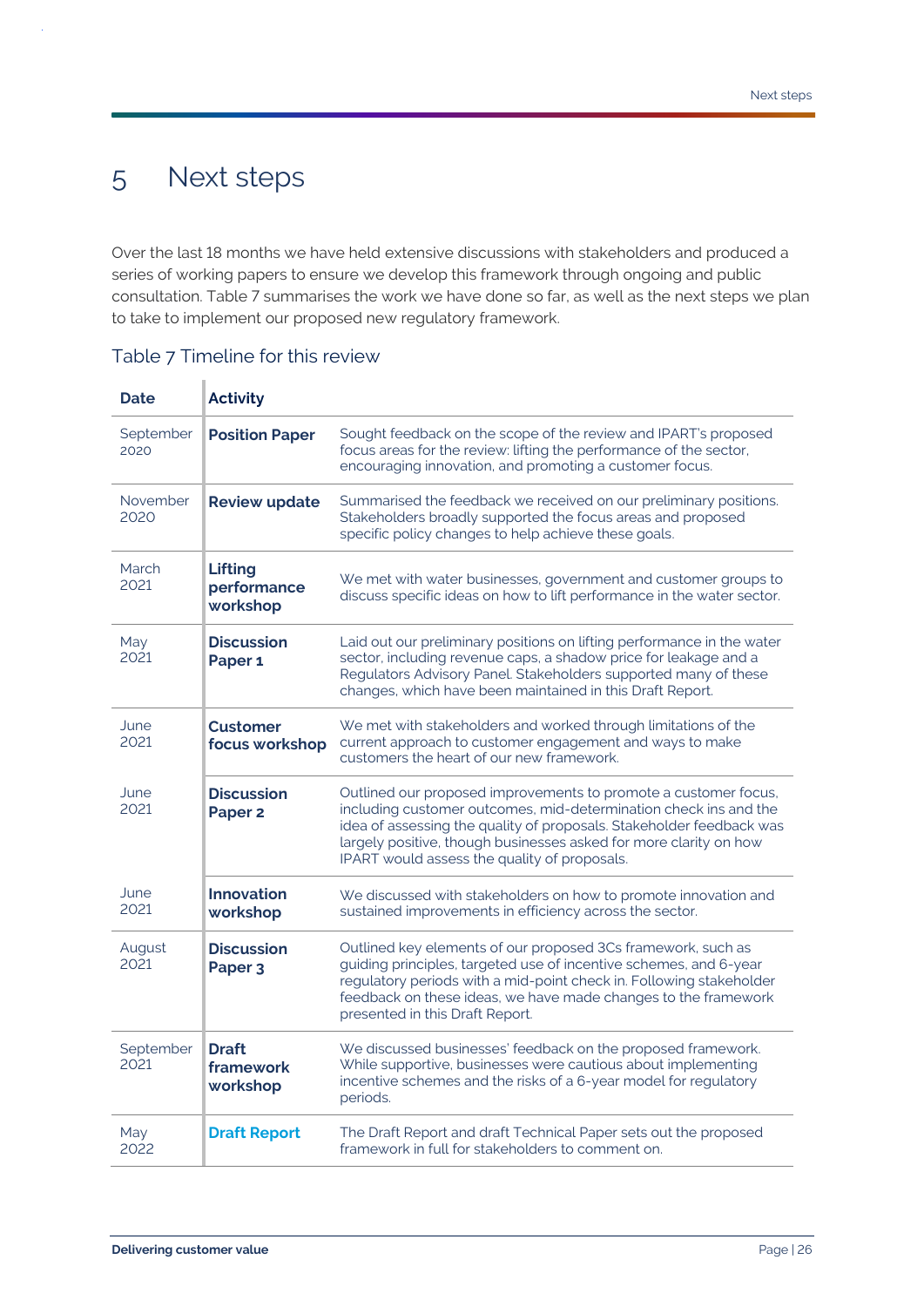| Date         | <b>Activity</b>       |                                                                 |
|--------------|-----------------------|-----------------------------------------------------------------|
| July<br>2022 | <b>Public hearing</b> | A public hearing will be held on the proposed reform package.   |
| October      | <b>Final</b>          | The final report will confirm details of the new framework, and |
| 2022         | <b>Report</b>         | highlight changes made since the draft report package.          |
| May 2022     | <b>Implement</b>      | We will work with businesses to implement the new framework and |
| onwards      | change                | begin to apply it.                                              |

# <span id="page-29-0"></span>5.1 Working with industry

We will continue to work with stakeholders as we finalise and implement the new framework.

As part of releasing this Draft Report package, we will:

- Consult with stakeholders including hosting meetings with key stakeholders.
- Conduct workshops so that industry and Government develop a deeper understanding of our proposed approach, IPART receives feedback on any issues with our proposals, and that we work together to successfully implement key aspects of the proposed framework.
- Hold a public hearing to allow an opportunity for all interested stakeholders to provide comment on our proposed framework.

We will then release a final report containing our decisions on the new framework.

Through these workshops, we want to work with the businesses to develop a 'better water regulation handbook' to replace our current guidelines for water business pricing proposals. Our intent is to work with the sector to shape the specific topics that require more detailed guidance. We do not want to be overly prescriptive about how the framework is implemented as this may take the focus away from businesses delivering value for customers.

We propose to apply the finalised 3Cs framework for the next Sydney Water, WaterNSW Greater Sydney and Hunter Water regulatory reviews, where prices commence 1 July 2025.

# <span id="page-29-1"></span>5.2 Continuing to improve the framework

We recognise that our framework needs to continually improve and evolve to reflect better ways of delivering on customers' changing preferences and reflecting the lessons from our and other regulators' frameworks.

We propose to review our framework for regulating the water sector every five years with a transparent and consultative review process. We anticipate doing so after completing each round of pricing reviews under the new framework.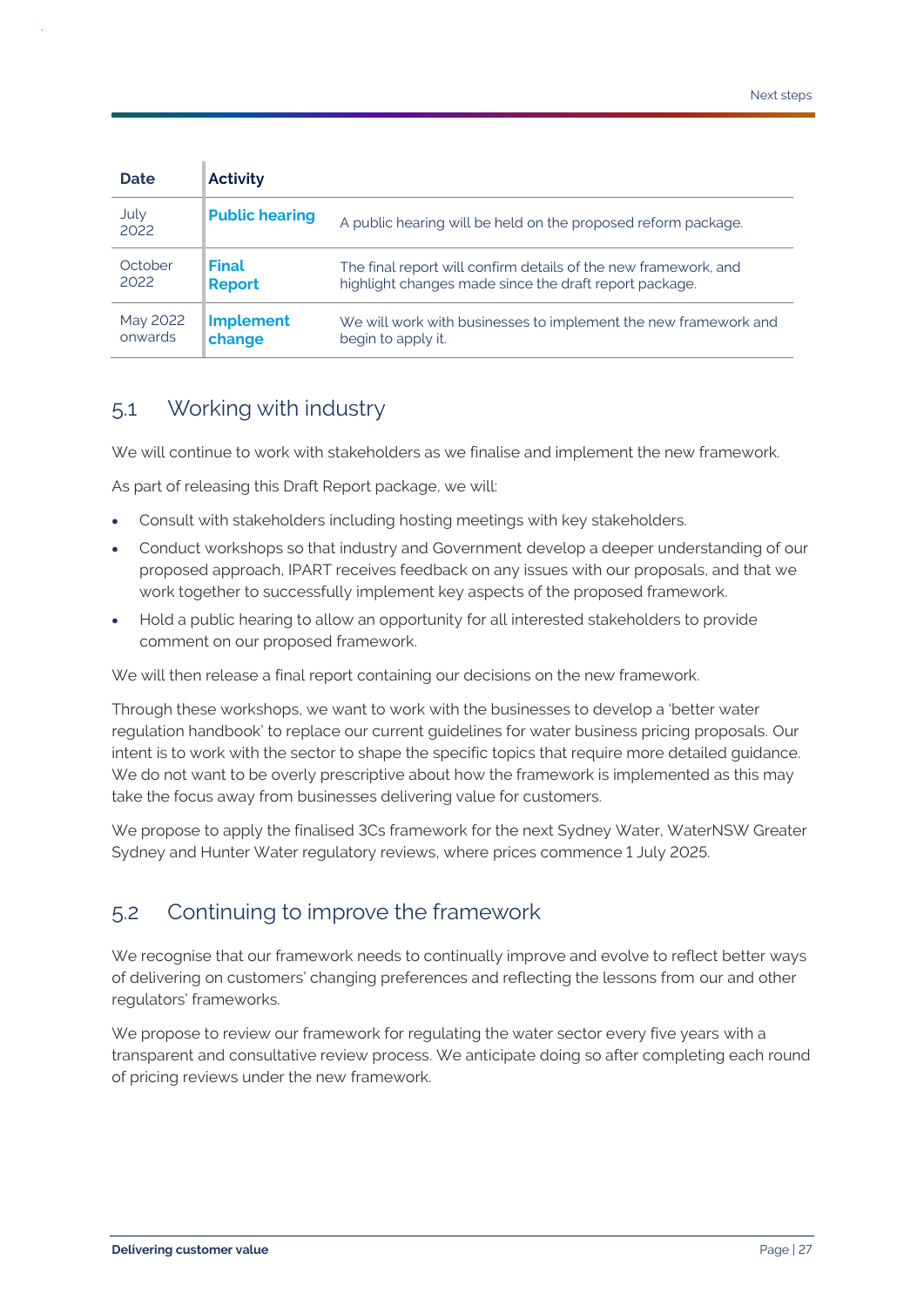While we will consult with stakeholders on the focus areas for future 'framework' reviews, we expect to:

- share lessons and improve how customer outcomes are promoted under the framework
- review and update our guiding principles
- identify improvements to the design of financial (and other) incentives in the framework, having had the opportunity to apply these incentives
- identify further opportunities to streamline our process as businesses demonstrate they are delivering customer value.

We propose commissioning an independent review of our new framework after the first round of pricing reviews.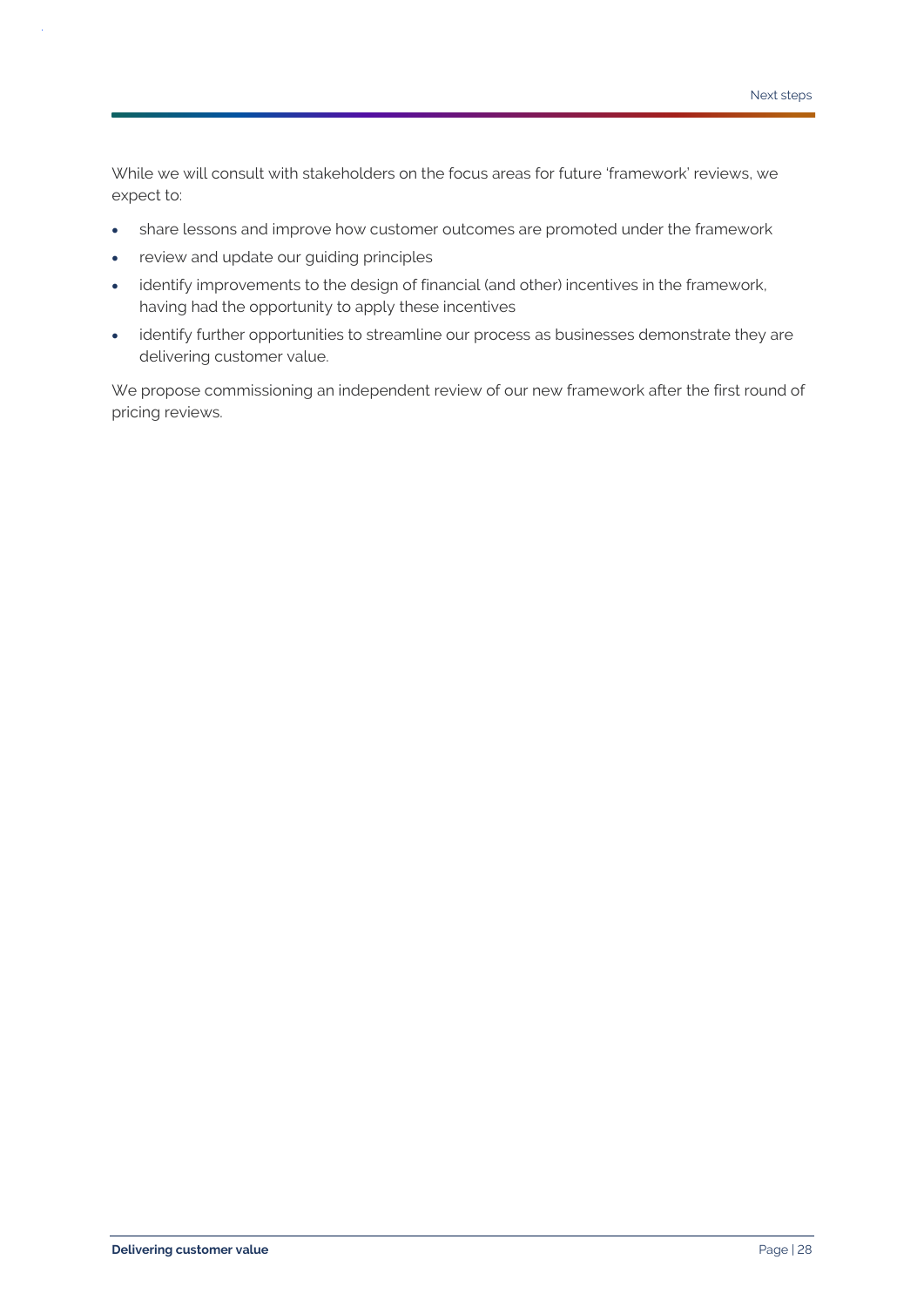# Appendices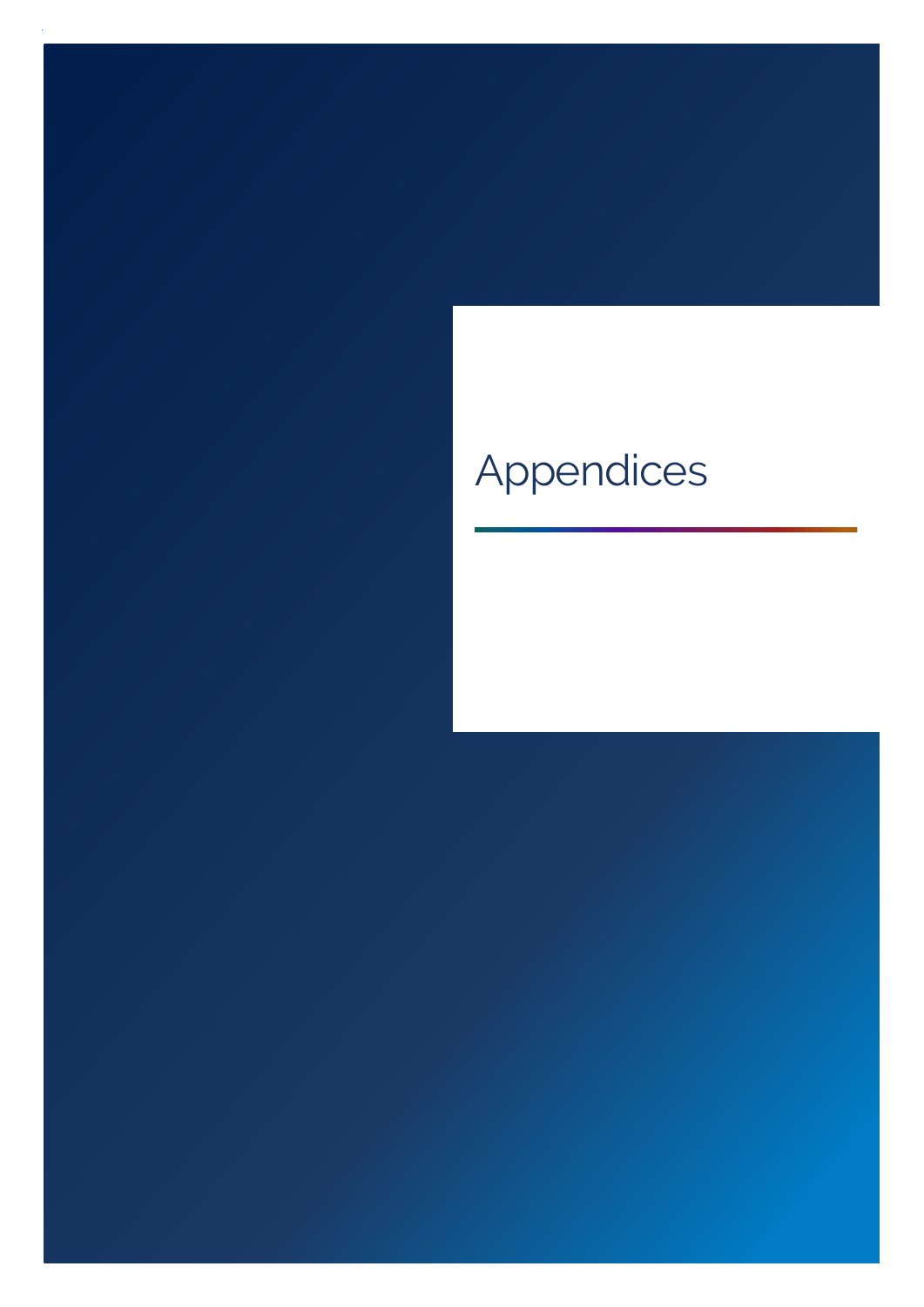# <span id="page-32-0"></span>A List of draft decisions

Below we have listed our draft decisions for this review. Our accompanying draft Technical Paper has more detail on each of these decisions.

#### Draft decisions

**Update IPART's pricing framework to promote customers, costs and credibility**

- 1. IPART will update our water pricing framework to better promote customer value, cost efficiency and credibility. These elements are referred to as the 3Cs. They are supported by individual principles that:
	- water businesses will use to guide pricing proposals that promote the long-term interests of customers
	- IPART will use to assess pricing proposals, and as a basis for its decisions, in a pricing review.
- 2. IPART will engage with the water businesses to develop a handbook that provides the level and type of guidance required to support water businesses' proposals under the 3Cs framework. It will be updated over time.

#### **Engage early with water businesses to support customer outcomes**

- 3. Water businesses can engage with IPART one to two years before a pricing proposal. 'Early engagement':
	- aims to ensure water businesses are supported and accountable for developing their pricing proposals, delivering their plans and engaging with their customers.
	- is expected for a water business that previously submitted a Standard proposal, and optional if it previously submitted an Advanced or Leading proposal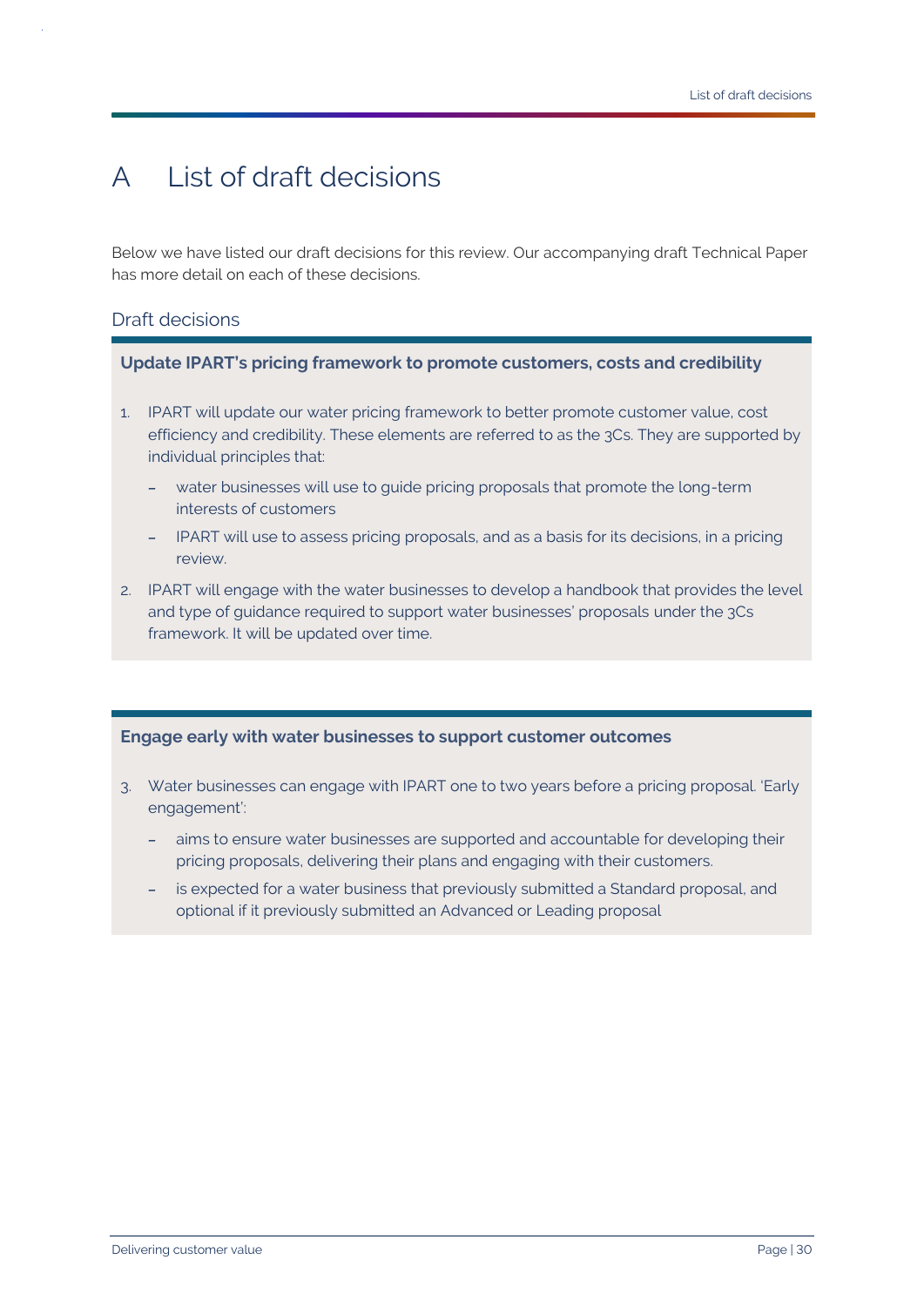#### **Enable water businesses to promote customer value through pricing proposals**

- 4. Water businesses will demonstrate how well their pricing proposals promote customer value, encourage cost efficiency and whether they can be credibly delivered, by selfassessing whether their pricing proposals meet the 3Cs framework at a Standard, Advanced, or Leading level.
- 5. Water businesses will provide information to support self-assessments, including:
	- proposed customer outcomes and performance targets, and as applicable, how these are complemented by operating licence conditions and/or incentive schemes
	- a nominated efficiency factor, that is substantiated with activities to deliver on this commitment
	- supporting evidence that its focus principles are consistent with customer priorities
	- Board (or equivalent) endorsement that the pricing proposal best promotes the longterm interests of its customers

#### **Provide incentives for water businesses to promote customer value and tailor decisions in a pricing review**

- 6. IPART will assess whether we agree with the water business's self-assessment that its proposal meets the 3Cs framework at a Standard, Advanced, or Leading level.
	- IPART will require a water business that submits a sub-standard pricing proposal to resubmit within six months.
- 7. IPART will provide financial rewards and penalties depending on our assessment of the water business's proposal against the 3Cs framework. We will provide a financial reward calculated as a percentage of the revenue requirement – where we agree with the water business that its proposal is Advanced or Leading.
- 8. IPART's assessment of the water business's proposal against the 3Cs framework will be used to determine our approach to expenditure reviews and to tailor key decisions in a review.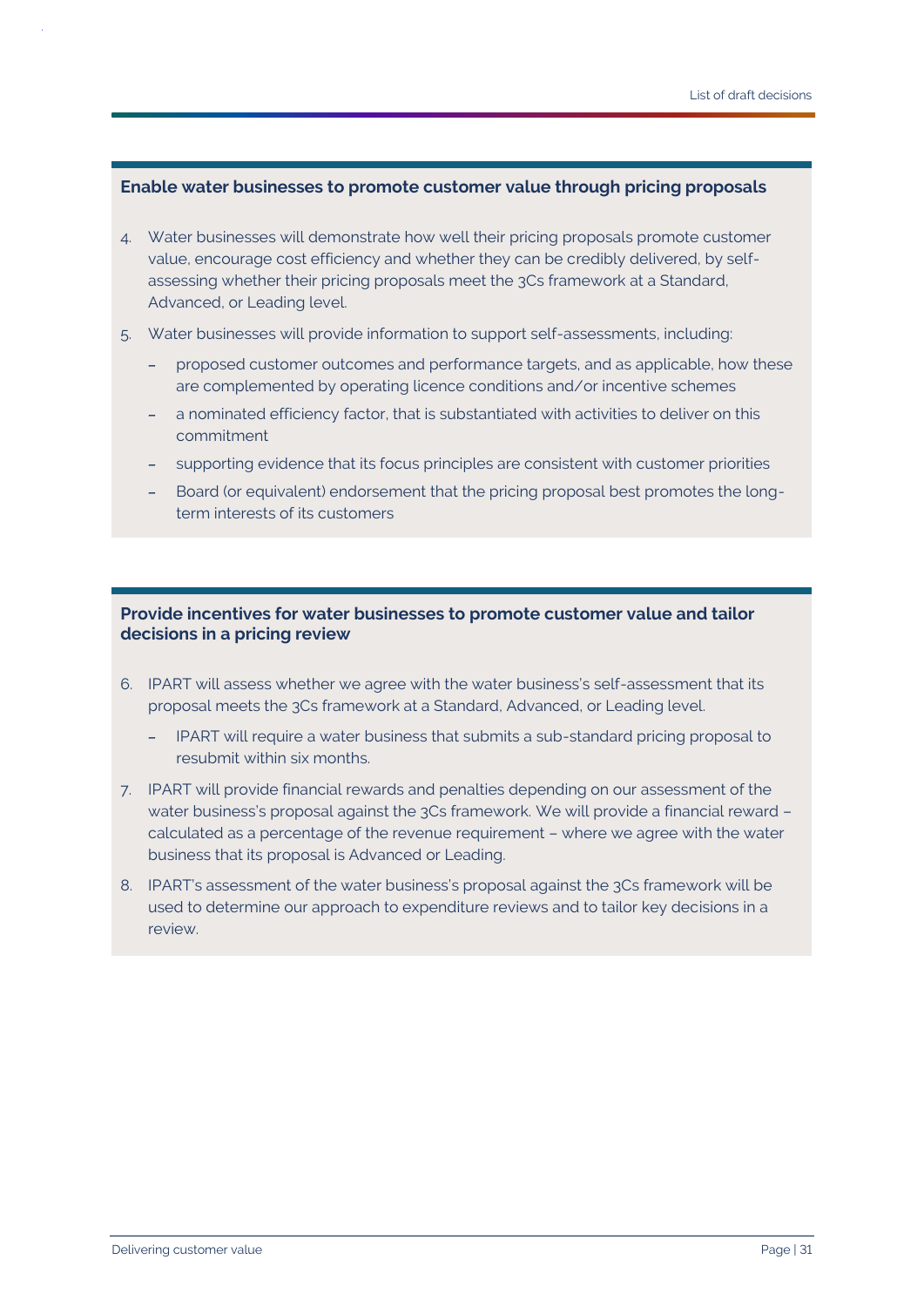#### **Encourage ongoing customer value through financial incentives**

- 9. IPART's assessment of the water business's proposal against the 3Cs framework will determine the financial incentives we provide for ongoing performance. We will use financial and service performance incentive mechanisms for Advanced and Leading proposals. Where the benefits exceed the costs, these proposals will have an incentive regime comprising:
	- an operating expenditure benefits savings scheme
	- a capital expenditure savings scheme, and
	- a customer outcomes delivery incentive scheme for key customer outcomes.
- 10. IPART will implement a shadow price for leakage to encourage efficient reductions in leakage. This will apply for water businesses with Advanced or Leading proposals who serve retail customers.

#### **Update common elements of the price review process to promote effective and efficient regulation**

- 11. IPART will set 5-year regulatory periods, and conduct price reviews over nine months, unless another timeframe is agreed in advance.
- 12. IPART will update how we assess proposed operating expenditure by:
	- implementing a base-step-trend approach
	- streamlining information returns to support greater use of benchmarking.
- 13. IPART will update how we assess proposed capital expenditure review by:
	- working with the water businesses to develop predictive models of longer-term capital expenditure needs
	- conducting reviews of historical capital expenditure by exception.
- 14. IPART will require expenditure review consultants (where used) to recommend a range of efficient expenditure.
- 15. IPART will update our regulatory approach around the 3Cs framework:
	- The criteria IPART will apply to test the prudency and efficiency of proposed expenditure will be included in the 3Cs framework and guiding principles, rather than in separate guidelines.
	- As water businesses will promote the service improvements that their customers want and value by proposing customer outcomes, IPART will not apply a separate discretionary expenditure framework.